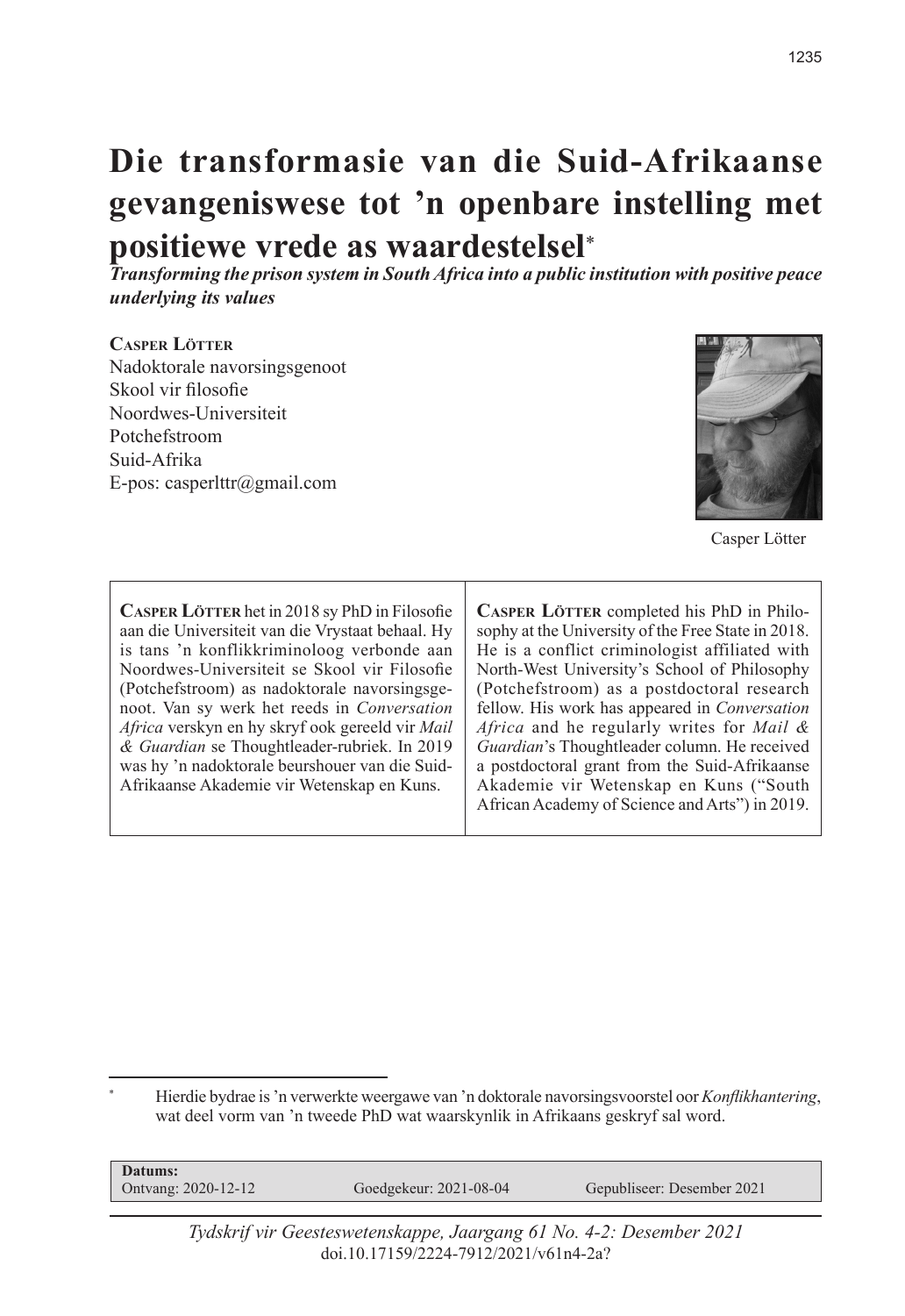# **ABSTRACT**

# *Transforming the prison system in South Africa into a public institution with positive peace underlying its values*

*This exploratory project deals with a topic not common in the subject literature, namely an attempt to break with the traditional approach to the management of crime, which is seen as protracted (Galtung) or deep-rooted (Burton) social conflict. The traditional approach to the phenomenon of crime is to fight violence with violence, which can be described with the wellknown military metaphor of waging a trench war against crime. By blending one of the branches of critical criminology, known as peacemaking criminology (the seminal work of Quinney and Pepinsky, in particular), with the broader movement of peace-building in conflict transformation, I argue that fighting violence by peaceful means instead is arguably a worthwhile effort, even though it would require a considerable paradigm shift. The alternative – attempting to combat crime with violence – has failed repeatedly. In this contribution, the question is raised whether or not the prison service as a public institution in South Africa is capable of being transformed from an institution propagating negative peace (in the form of the absence of crime) into one advocating positive peace (in the sense of achieving peace by peaceful means).* 

*The idea of positive, as opposed to negative, peace is especially Galtung's. I contend that South Africa's relatively conservative climate makes the suggestion of de-incarceration unlikely to fall on sympathetic ears, even though the case for decriminalising petty crime (with its unmistakable colonial roots) and alternative models to imprisonment is a compelling one. The South African view is conditioned by issues such as the politicisation of crime, the corruption of our understanding of crime by phenomena such as the prison-industrial complex (PIC) and the profit motive embedded in crime management as it has come to shape the PIC.* 

*The endless recycling of ex-offenders in our stigmatising shaming culture is an important, though certainly not exclusive, driver of South Africa's alarmingly high rates of incarceration and recidivism. I argue that the idea of open prisons (as found in some European countries, in particular Finland, and in countries such as Zimbabwe and the Seychelles), may well take root, but that the further-reaching objective of prison abolition should be postponed indefinitely. I am sceptical, along with academic authors from both the East and the West, about the possibility of academic knowledge – even if it is supported by evidence – influencing public policy formulation in the field of crime management. My argument is built around Eugene McLaughlin's contention that mainstream conventional criminology is complicit in the state's uncritical fusing of its electoral mandate with the agenda of Big Business, which causes far more injury and death than so-called conventional crime; and that the influence of academic criminological discourse on the formulation of public policy on crime control and management has waned, while vested interests in criminal justice and the privatisation of the "crime control industry" have in fact filled the gap. Add to these disturbing trends the view of both Colin Leys and Colin Crouch that while government embraces neo-liberal interests, it pays mere lip service to the academic recommendations of experts in the field.* 

*My research design, conceptual and theoretical framework, and research question and objectives are meant to stimulate debate along the lines suggested. Central to these proposals is the idea that the transformation of the prison system in South Africa would be feasible only if ex-offenders' basic human needs are realised. It is worth noting that Burton has contributed substantially to the theory that realising basic human needs would prevent prolonged social conflict. Against the background of Pat Carlen's warning that the rehabilitation paradigm has become redundant because of political reluctance to effect fundamental change, concerns over*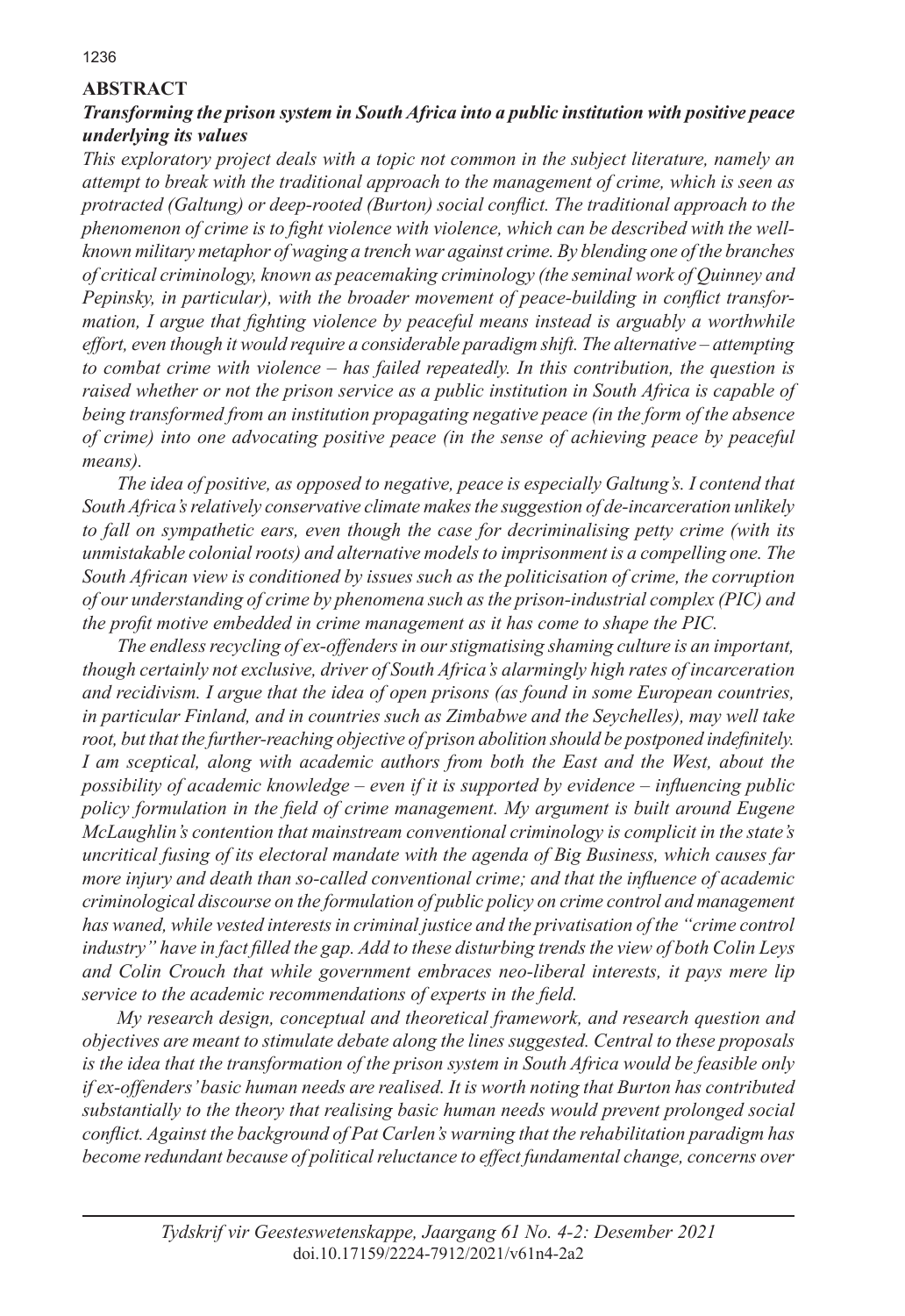*the widening of the so-called "carceral spread" (Foucault) are highlighted in the context of the broad prison transformation discourse in South Africa. I justify my scepticism about the possibility of public policy formulation being influenced in any meaningful way by an academic discourse such as this, but nonetheless offer seven recommendations in this regard. The recommendations range from urgently addressing the worst features of this country's harshly stigmatising shaming culture – which leads to the endless recycling of those who are subject to that culture and form a very marginalised group – to arguing in favour of criminalising the stigmatisation of ex-offenders by having it declared hate speech and an offence that carries both civil and criminal sanctions.* 

*I conclude the article by expressing the hope that this exploratory approach to a decidedly novel view of conflict management and crime transformation would stimulate debate and new thinking about the notion of addressing the issue of crime by peaceful means rather than the outmoded methods and repeated failures of attempting to fight violence with violence.*

| <b>KEYWORDS:</b>   | peacemaking criminology; broader movement of peace-building in<br>conflict transformation; offender re-entry; open prisons; stigmatising<br>shaming cultures; integrative shaming cultures; basic human needs;<br>transformation of the prison system; peace by peaceful means; positive<br>peace; paradigm shift; conflict management; public policy formulation |
|--------------------|-------------------------------------------------------------------------------------------------------------------------------------------------------------------------------------------------------------------------------------------------------------------------------------------------------------------------------------------------------------------|
| <b>TREFWOORDE:</b> | vredemakende kriminologie; konfliktransformasiebeweging; vrede deur<br>vreedsame wyses; hervestiging van vrygelate gevangenes; positiewe<br>vrede as waardestelsel; transformasie van die gevangeniswese; fel<br>stigmatiserende beskamingskulture; integrerende beskamingskulture;<br>basiese menslike behoeftes; paradigmaverskuiwing                           |

# **OPSOMMING**

Tradisionele benaderings in hoofstroomkriminologie formuleer misdaadbekamping as 'n voortdurende of voortslepende konflik waarin geweld as 't ware met geweld beveg moet word. In teenstelling hiermee word nuwer rigtings in kritiese kriminologie in hierdie artikel verken en onderskryf – benaderings wat positiewe vrede beskou as 'n effektiewe en blywende(r) "antwoord", selfs al is dit net ten dele, op die probleem van misdaad. Die ietwat onkonvensionele benadering in rigtings wat krities teenoor hoofstroomkriminologie staan, in die besonder die vertakking bekend as "vredemakende kriminologie" (Quinney en Pepinsky se bydrae), word in samehang met belangrike werk in die breër konfliktransformasiebeweging beskou. Op grond daarvan word betoog dat vrede wat op vreedsame wyse bewerkstellig word, groter voordeel inhou as die mislukte pogings tot dusver om geweld met geweld te (probeer) beveg. Dit verg egter 'n paradigmaverskuiwing.

In hierdie bydrae word daar spesifiek gevra na die wenslikheid daarvan om die Suid-Afrikaanse gevangeniswese te transformeer van 'n openbare instelling wat negatiewe vrede (in die vorm van die afwesigheid van misdaad) verskans, tot 'n instelling wat positiewe vrede as 'n waardestelsel onderskryf. Hierdie waardevolle gedagte staan sentraal by Galtung. Daar word veral aan die hand gedoen dat die bekendstelling van oop gevangenisse (soos in Zimbabwe, Mosambiek en die Seychelle) en ander modelle wat in Suid-Afrika ondersoek word, 'n goeie tussentydse maatreël is. Wat sentraal staan in my redenasie rakende die transformasie van die gevangeniswese in Suid-Afrika, is dat so 'n voorstel slegs haalbaar is indien daar aan (vrygelate) gevangenes se basiese menslike behoeftes (Burton se belangrike bydrae)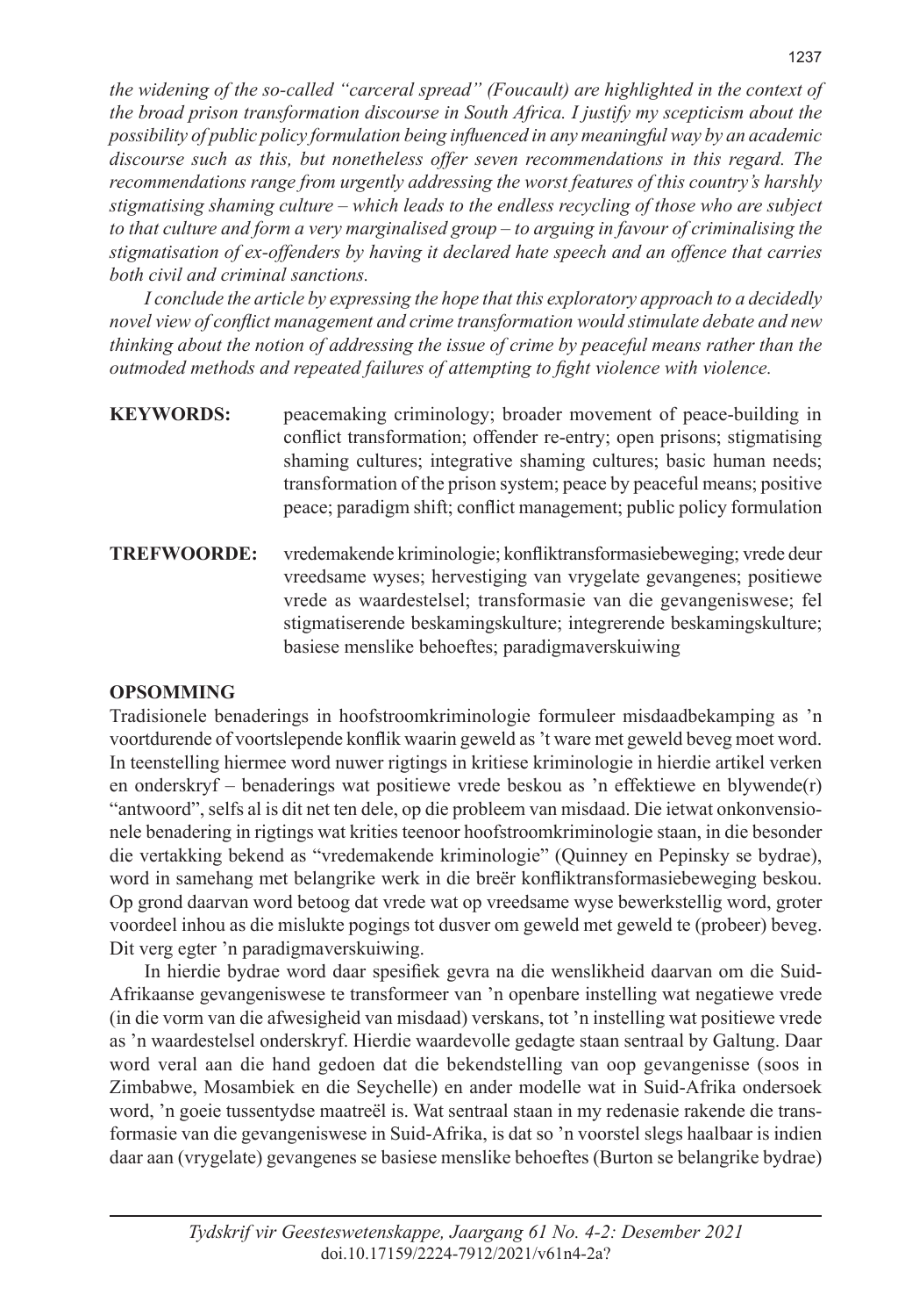– werkverskaffing, respek, ens. – voldoen word. Teen die agtergrond van Pat Carlen se waarskuwing dat die rehabilitasieparadigma ontoereikend geword het weens politieke onwilligheid om grondliggende veranderinge aan te bring, word enkele besware oor die gevaar van 'n sogenaamde oorkoepelende "carceral spread" (aldus Foucault), gemik teen alternatiewe vir gevangenisstraf, oorweeg. Hierdie bespreking vind plaas in die konteks van die breër gevangenistransformasiediskoers hier te lande. Hoewel ek skepties staan teenoor die moontlikheid dat akademiese diskoers, soos hierdie bydrae, beleidsoorwegings wesenlik kan beïnvloed, doen ek nietemin aanbevelings in die hoop dat hierdie verkennende studie belangstelling in 'n vreedsame alternatief vir misdaadbekamping sal prikkel.

"We also know from historical experience, that extreme inequality of the kind of levels we observe in South Africa is not good for development and growth, and it can also lead to violent reactions and violent events. And we all have in mind the very violent episodes at Marikana three years ago, and we know from historical experience that if inequality is not addressed through peaceful means and peaceful democratic institutions it's always potentially a source of violence. And, of course, this can happen again." Piketty (2015)

"To reduce crime we must reduce relative deprivation [the perception that resources are unfairly distributed] by ensuring that meaningful work is provided at fair wages, by providing decent housing which people are proud to live in, by ensuring that leisure facilities are available on a universal basis, and by insisting that policing is equally within the rule of the law, both for the working class and middle class, for blacks and for whites." Young (1991:154-155)

# **Inleiding**

Hierdie artikel is 'n verkennende ondersoek na die moontlikheid van die transformasie van die gevangenisstelsel tot 'n openbare instelling wat positiewe vrede (eerder as negatiewe vrede in die vorm van die afwesigheid van misdaad) as 'n waardestelsel in Suid-Afrika onderskryf.

Suid-Afrika het een van die hoogste heroortredingsyfers in die wêreld (Cronje, 2017; Murhula & Singh, 2019; Ngabonziza & Singh, 2012; Pierce & Kiewit, 2020) en beslis een van die grootste gevangenisbevolkings in Afrika, naamlik 279 per 100 000 in die algemene bevolking (Institute for Criminal Policy Research, 2019). Vergelyk hierdie statistiek met dié van Indië (33 per 100 000, van wie twee derdes verhoorafwagtend is), wat net soos Suid-Afrika ook 'n ontwikkelende land in die Globale Suide is, dié van Nederland (61 per 100 000) en dié van Finland (53 per 100 000). Hierdie statistieke moet myns insiens gesien word in die lig van Suid-Afrika se fel stigmatiserende beskamingskultuur. Die paradigmatiese onderskeid tussen laasgenoemde en integrerende beskamingskulture is as volg verduidelik:

Die Australiese kriminoloog John Braithwaite (1995:277-305) het die belangrike onderskeid tussen hardestigmatiserend-beskamingskulture (Suid-Afrika, die VSA) enersyds en integrerend-beskamendekulture (China, Japan) andersyds benadruk en ter verheldering aangevoer dat alle kulture beskaming inspan in 'n poging om misdaad en maatskaplike afwykings te bekamp. Eersgenoemde gebruik stigma en muishond-status (verwerping) en laasgenoemde liefde en oortuiging (integrasie) vir hierdie doel. (Lötter, 2019:497)

Aangesien fel stigmatiserende beskamingskulture, soos dié in Suid-Afrika, kriminogenies is en dus tot misdaad aanleiding gee (Braithwaite, 1989a:20, 100), bly gebrekkige misdaad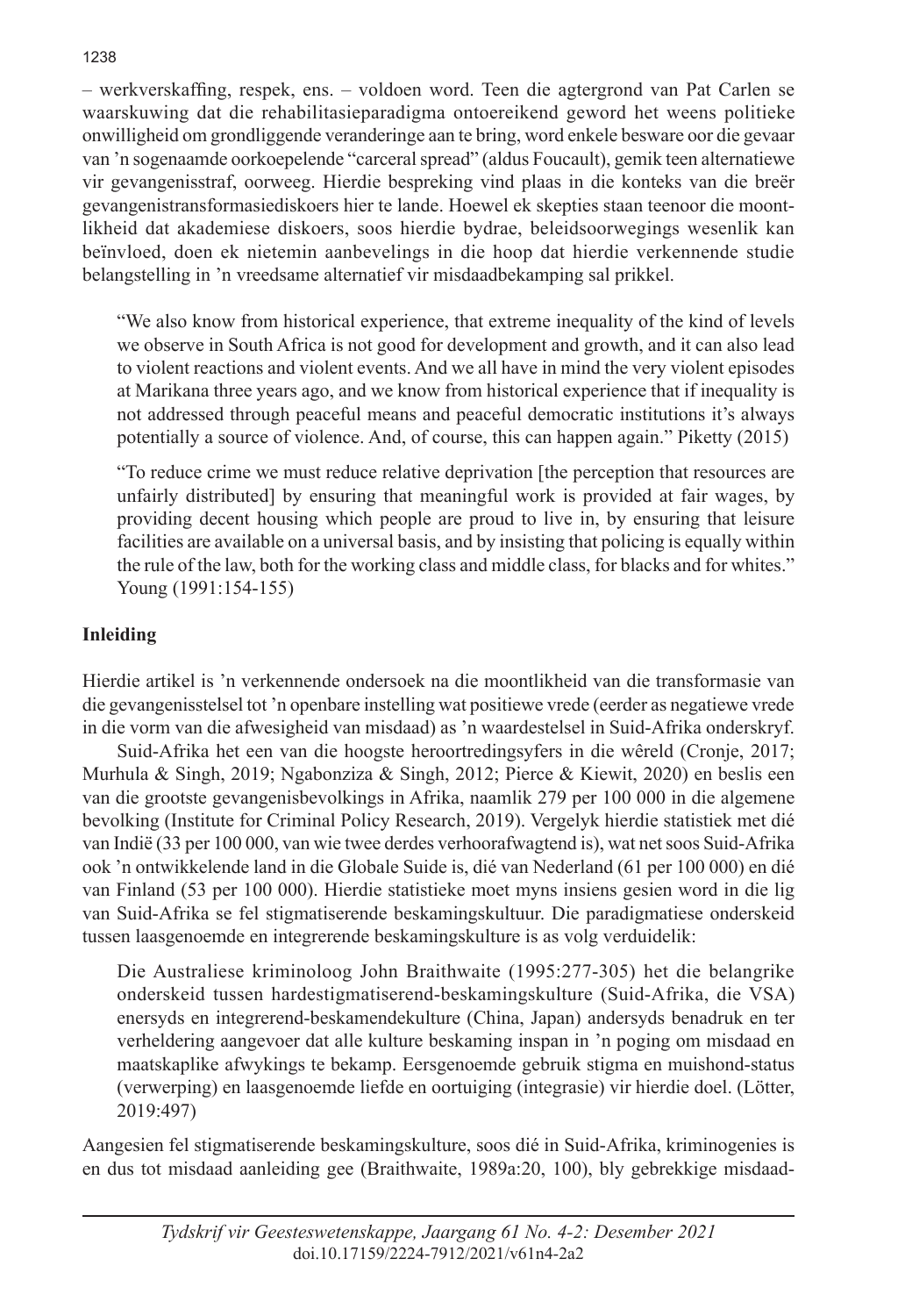bekamping 'n ernstige maatskaplike probleem wat een van die belangrikste kwelpunte vir Suid-Afrikaners uitmaak. Terwyl hierdie stigmatiserende beskamingskultuur, wat aan die een kant van die beskamingspektrum lê, die oortreder eerder as die wandaad veroordeel, is dit sterk teenstrydig met die waardestelsel beliggaam in 'n integrerende beskamingskultuur, wat aan die ander kant van die spektrum lê. Alhoewel dit natuurlik ook so is dat geen kultuur volkome homogeen of eenvormig is nie, word haalbare hervestiging en misdaadweerhouding bevorder deur enige benadering wat die misdaad of wandaad veroordeel eerder as die oortreder, soos wat met integrerende beskaming gebeur (Braithwaite, 1989a:100). Braithwaite bepleit laasgenoemde vorm van beskaming eerder as stigmatisering met die treffende aanbeveling dat dit bruikbaar is "as a tool to allure and inveigle the citizen to attend to the moral claims of the criminal law, to coax and caress compliance, to reason and remonstrate with him over the harmfulness of his conduct" (Braithwaite, 1989a:9). Hierdie taak moet as 'n saak van erns aangepak word.

My uitgangspunt is dat die gevangenismodel as Suid-Afrika se aanvaarde straftoemetingsparadigma nie aan sy belofte om misdaad te bekamp en ons veilig te hou, voldoen het nie. In hierdie verband is dit insiggewend om kennis te neem van die ontwikkeling van 'n reeks kritiese standpunte rakende die tradisionele vakdissipline van kriminologie – kritiese benaderings wat onder die sambreelbenaming "kritiese kriminologie" bekendstaan. Kenmerkend van dergelike benaderings, wat ook aanklank vind by die oogmerk om vrede op vreedsame wyse (naamlik "positiewe vrede") te bewerkstellig, soos geformuleer in vredestudies of konflikhantering, is McLaughlin (2010:155) se uitspraak dat kritiese kriminologie vereenselwig word met 'n "critique of correctional criminology in which the questioning of political and social control would take precedence over behavioural and correctional issues… (and a critical understanding of) the capacity of the capitalist state to criminalise problematical behaviour."

Die toepaslike onderafdeling van kritiese kriminologie wat my benadering rugsteun, is "vredemakende" kriminologie, soos Quinney en Pepinsky dit noem, hoewel ek eerder 'n (voorafgaande) vredebouende kriminologie voorstaan. Daar kan immers nie voortgegaan word om vrede te maak as die regte toestande (soos vertroue in die proses en die insluiting van al die rolspelers by die gesprek of bemiddelingsprosedure) nie geskep is nie. Ek sluit my by Richard Quinney (1991) aan, wat aanvoer dat die militêre benadering in hoofstroomkriminologie oortuigend (selfs skouspelagtig) misluk het (sien ook Marqua-Harries, Stewart & Padayachee, 2019:35). In die lig van die internasionale tendens, in Afrika as 'n geheel en in Europa, ten gunste van oop gevangenisse (soos tans in die Seychelle en Finland te vinde is) as 'n middeweg na die uitfasering of sluiting van die gevangenisse (soos in Nederland), kan die vraag gevra word of 'n ander benadering tot misdaadbekamping nie eerder beproef moet word nie. Ek verwys ook vlugtig na die veldtog in Suider-Afrika om geringe misdrywe hier te dekriminaliseer (Edwards & African Policing Civilian Oversight Forum, 2021; Gumboh, 2018), wat die druk op ruimte in ons gevangenisse sal verlig (Nevin & Sonke Gender Justice, 2018) en daardeur hopelik ook lei tot 'n afname in voorvalle van geweld en seksuele teistering. Hierdie bespreking word voorafgegaan deur 'n vlugtige inleiding tot vredestudies, veral met verwysing na die werk van Burton en Galtung.

Die beginsel wat in hierdie verkennende benadering onder die loep geneem word, is vredebouende kriminologie (Quinney, 1991), aangevul deur die idees van vredebouende konflikbemiddeling (Burton, 1997; Galtung, 1996). Aangesien my keuse van paradigma deur óf 'n mediese óf 'n ontwikkelingsraamwerk – of dalk beide – onderlê word, doen ek aan die hand dat die twee kerndissiplines daarvan, konflikhantering en vredebouende kriminologie, tot "epistemic appropriate[ness]" (Trafford & Leshem, 2008:143) lei. Vervolgens word daar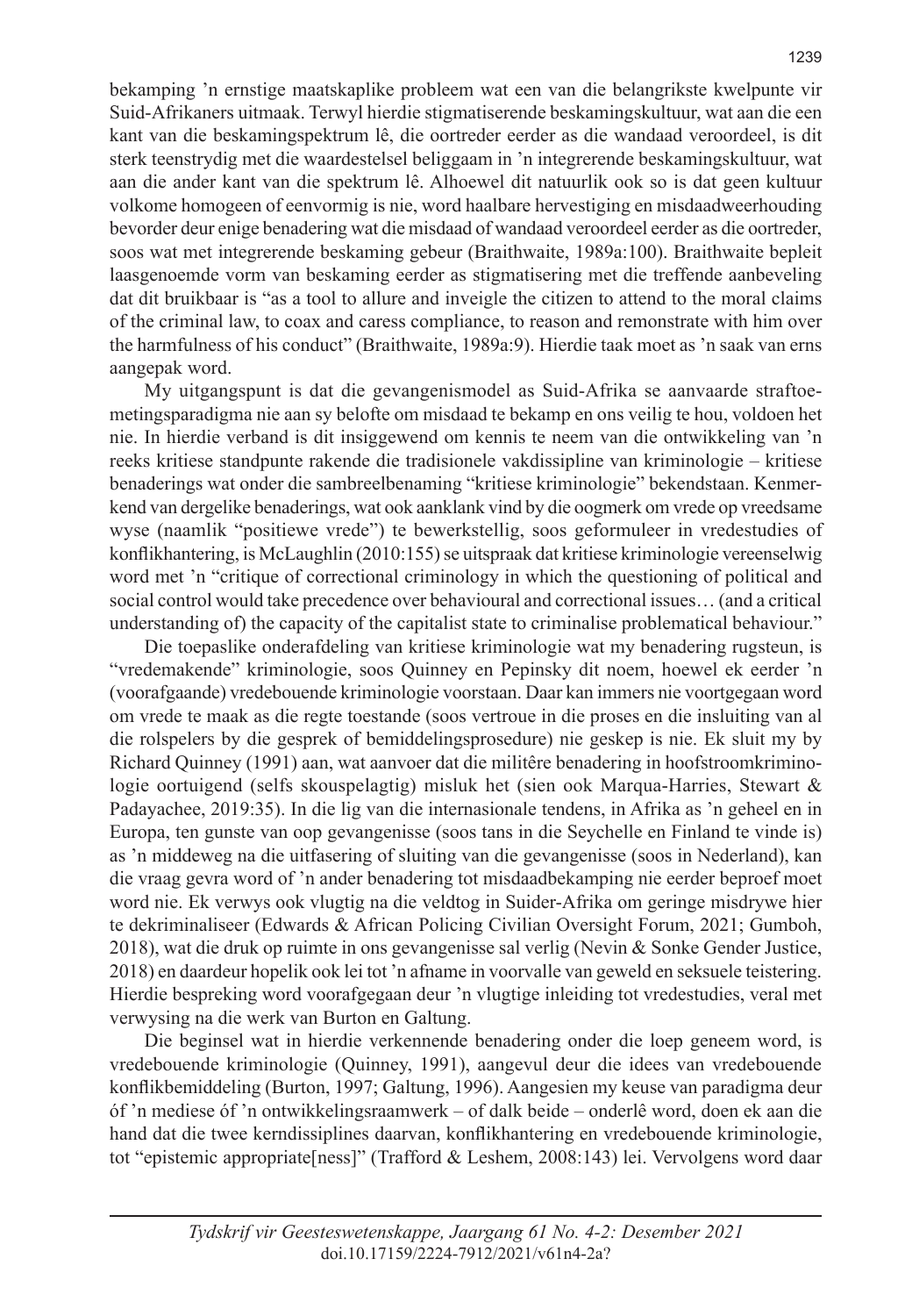vlugtig, aan die hand van 'n bondige literatuuroorsig, 'n aantekening gemaak oor die kwessie van beleidsoorwegings wat moontlik uit hierdie bespreking kan voortspruit. In die ontwikkeling van my argument poog ek ook om aan te sluit by die breër Suid-Afrikaanse gevangenistransformasiediskoers (te wete alternatiewe gevangenismodelle, dekriminalisering van geringe misdrywe, die uitwys van apartheidsoorblyfsels in die gevangenisdiens, en so meer).

# **Aantekening oor moontlike beleidsoorwegings**

Navorsers wat materiaal oor navorsing oor maatskaplike kwelpunte publiseer, maak dikwels opmerkings wat ten doel het om die toepaslikheid van die navorsingsresultate vir huidige of toekomstige beleidsoorwegings te illustreer. In hierdie artikel beweeg ek egter om twee redes van daardie gebruik weg.

Eerstens betoog McLaughlin en Newburn (2010:5-10; sien ook Braithwaite, 1989b) in hul oorsig van vier dekades waarin kriminoloë in Westerse demokrasieë openbare beleid probeer beïnvloed het met aanbevelings wat op getuienis berus, dat talle faktore die onvermoë (*impotence*) van deskundige kriminologiese kennis om openbare beleidsrigtings te beïnvloed, aansienlik duideliker gemaak het. Onder hierdie faktore word die professionalisering van beroepe in die strafregstelsel en gevangenisdiens sowel as die ingrypende politisering van misdaad en misdaadbekampingstrategieë uitgesonder. In hierdie verband verklaar Colin Crouch (2004:4) met reg dat politiek beoefen in 'n postdemokratiese era behels dat "[b]ehind this spectacle of the electoral game, politics is really shaped in private by interaction between elected governments and elites that overwhelmingly represent business interests."

Crouch sluit daarmee aan by Colin Leys (2008:118), wat opmerk dat die onderskeid tussen openbare en privaat belange sedert die 1980's feitlik verdwyn het. Hiervolgens is dit in die lig van die herstrukturering van staatsbelange rondom gevestigde sakebelange ook nie onvanpas om van die uitkontraktering (*outsourcing*) van openbare beleidsformulering te praat nie (Leys, 2008:129). Ek vereenselwig my in hierdie huidige bydrae met hul uitgangspunt.

Tweedens het die Thaise akademici Pasuk Phongpaichit, Sungsidh Piriyarangsan en Nualnoi Treerat (1998:10-11) in hul verslag oor die Thaise ondergrondse ekonomie en openbare beleidsformulering meer as twintig jaar gelede die belangrike punt geopper dat navorsing gerig op beleidsverandering selde suksesvol is, en wel vanweë die rol van gevestigde belange (wat aanleiding gee tot staatsknoeiery) in die behoud van die *status quo*. Hulle gevolgtrekking was dat die doel van hul gepubliseerde teks eerder daarop gerig is om gesprek of debat oor die onderwerp aan te moedig of te stimuleer.

Dit kan egter ook wees dat die siniese opvatting dat gevestigde belange dit vir kundiges onmoontlik maak om beleidsformulering te beïnvloed, nie volkome geldig is nie. Elliott Currie (1999) dui byvoorbeeld aan dat die belangrikste taak waarvoor kriminoloë in die 21ste eeu staan, die opvoeding van die breë publiek is, eerder as die inwin van meer kennis, sodat die publiek beleidsformulering krities kan beoordeel. In hierdie taak moet die media myns insiens 'n kardinale rol vervul (Currie, 1999; McLaughlin & Munchie, 2013:xxii).

Ondanks dié skeptisisme, in sowel die Ooste as die Weste, oor die moontlikheid dat akademiese diskoers openbare beleid wesenlik kan beïnvloed, selfs al sou aanbevelings wat uit so 'n diskoers voortvloei, op gegronde data berus, is die huidige artikel tog 'n poging om 'n debat te begin oor die wenslikheid, al dan nie, van die moontlike transformasie van die gevangeniswese tot 'n openbare instelling wat positiewe vrede (eerder as negatiewe vrede) aanmoedig en voorstaan.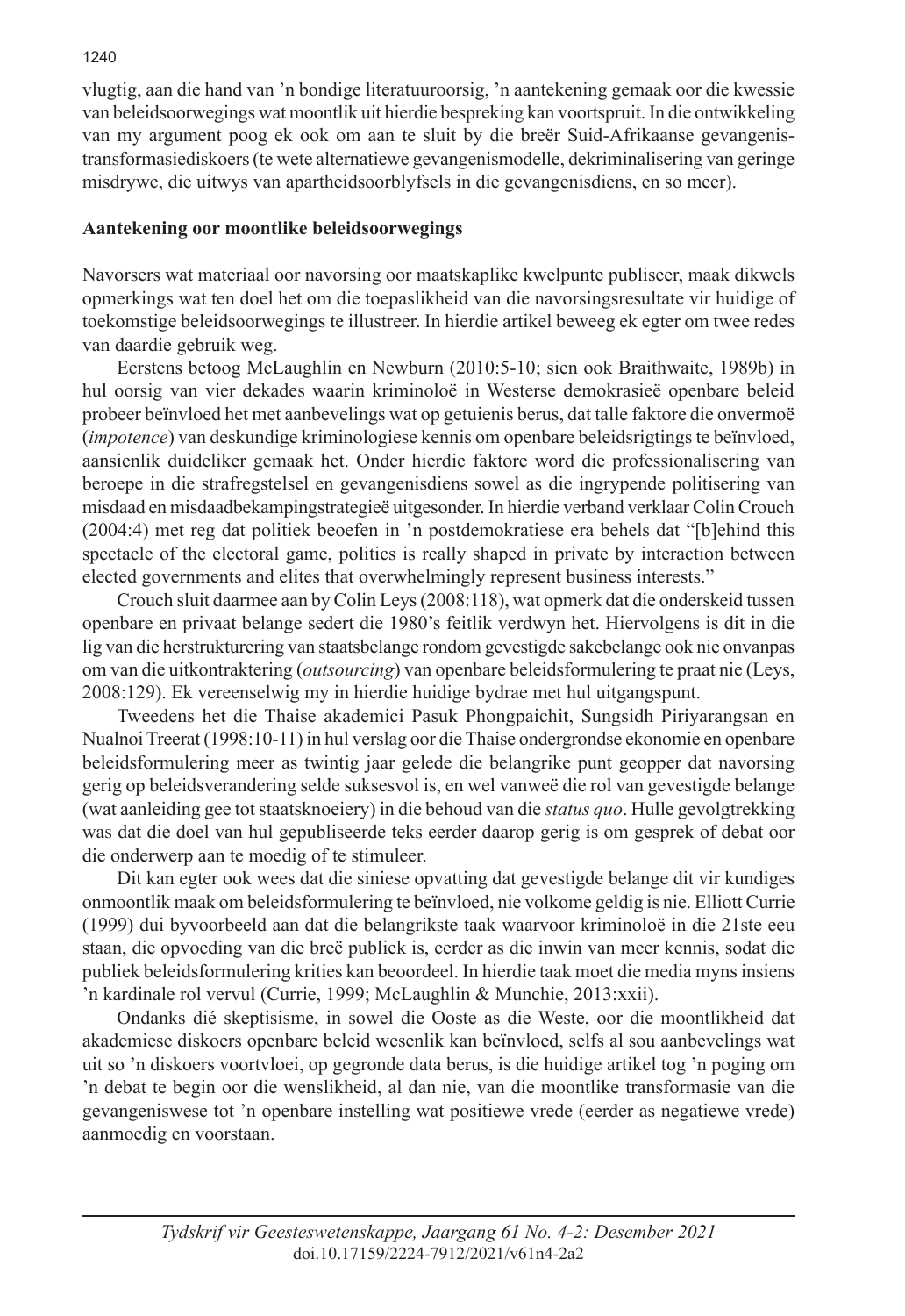Phongpaichit, Piriyarangsan en Treerat (1998:10) wys myns insiens tereg daarop dat positiewe verandering van onder eerder as van bo moet geskied. Hierdie gesigspunt strook ook met die sienswyse van onder andere die gevangenisafskaffingsaktivis Angela Davis (2003:25), die vergelykende kriminoloog John Braithwaite (1995:289-294) en die klimaatsaktivis Naomi Klein (2015:6-7), wat almal daarop wys dat grootskaalse maatskaplike omwentelinge, soos die afskaffing van slawerny (Davis) of die aftakeling van apartheid in Suid-Afrika (Klein), nie van staatsweë van stapel gestuur is nie, maar grootliks die gevolg was van indiwiduele opofferings en gemeenskapsinisiatiewe op voetsoolvlak. Hierdie oorweging is een van die belangrikste beweegredes vir hierdie bydrae as 'n verkennende studie of benadering, eerder as 'n wesenlike poging om beleidsformulering te probeer beïnvloed.

## **Bondige inleiding tot vredestudies**

Teen bogenoemde agtergrond bied ek 'n bondige inleiding tot vredestudies aan, met verwysing na die vrugbare en waardevolle werk van sowel Burton as Galtung. Daarna gee ek ook 'n vlugtige oorsig van Quinney en Pepinsky se bydraes tot vredebouende kriminologie. Saam met Boulding, word Burton en Galtung beskou as die grondleggers van konflik- en vredesnavorsing (Bradshaw, 2008:70).

Burton, wat 'n doktoraat in sielkunde behaal het, het vroeg in sy loopbaan reeds klem gelê op die belang van 'n breë, multidissiplinêre benadering tot internasionale spanning en wrywing. Sy naam word veral verbind met die idee van analitiese "probleemoplossingswerkswinkels". Hy en Edward Azar het die begrip "voortslepende maatskaplike konflik" (*protracted social conflict*) gemunt, en Burton het, vanweë sy uitdruklik interdissiplinêre uitgangspunt, insigte benut uit die spelteorie, die teorie wat basiese menslike behoeftes onderlê en nywerheidsbetrekkinge ontgin en vervleg (Miall, Ramsbotham & Woodhouse, 2000:45-47). In navolging van die Amerikaanse filosoof Charles Peirce staan hy 'n abduktiewe navorsingsinvalshoek voor. Ten slotte is Burton ook bekend vir die idees oor die institusionalisering en integrasie van menslike behoeftes ten einde diepgewortelde maatskaplike konflik te "provent" ('n nuutskepping van hom) (Bradshaw *op cit.*).

Wat Galtung betref, is hy eerstens bekend vir sy konflikdriehoek (*conflict triangle* [Galtung, 1969]), waarin hy die onderskeid tussen spanningsgedrag, konflikhouding en weerspreking (*contradiction*) verduidelik (Bradshaw, 2008:71). Die belangrike onderskeid tussen "positiewe" vrede (waarin maatskaplike toestande vanself vreedsame verhoudings tussen mense normaliseer) en "negatiewe" vrede (wat bloot dui op die afwesigheid van geweld) blyk ook uit dié driehoek (soos in die diagram hier onder aangedui). In hierdie verband, het Thaddeus Metz (2021), een van Suid-Afrika se mees vooraanstaande (Afrika)filosowe, in 'n onlangse lesing op die elektroniese platform Zoom die besef by my gewek dat Galtung se onderskeid tussen positiewe en negatiewe vrede ook weerspieël word deur die onderskeid tussen Westerse etiek (in die algemeen gesproke) en die sub-Sahareense begrip van ubuntu (alhoewel daar uiteraard 'n mate van oorvleueling tussen laasgenoemde twee tradisies is). Leonard Praeg (2014:24) wys daarop dat ubuntu in Suid-Afrika 'n "*spiritualised understanding* of forgiveness and reconciliation" verkry het (nadruk in die oorspronklike), terwyl Chris Allsobrook (2017:18) betoog dat dit die grondslag vorm van die interafhanklikheid van die psigiese en geestelike welstand van die individu en die gemeenskap ("well-being in society"). Volgens hom word die gedagte dat ubuntu 'n etiese trefkrag het wat strukturele belegging regverdig, algemeen in inheemse sub-Sahareense kulture aanvaar (Allsobrook, 2017:19). Allsobrook se betoog is uiteraard van groot belang vir die gedagtegang wat in hierdie bydrae uitgestippel word. Die Westerse etiek verteenwoordig negatiewe vrede in die vorm van bloot weerhouding van geweld,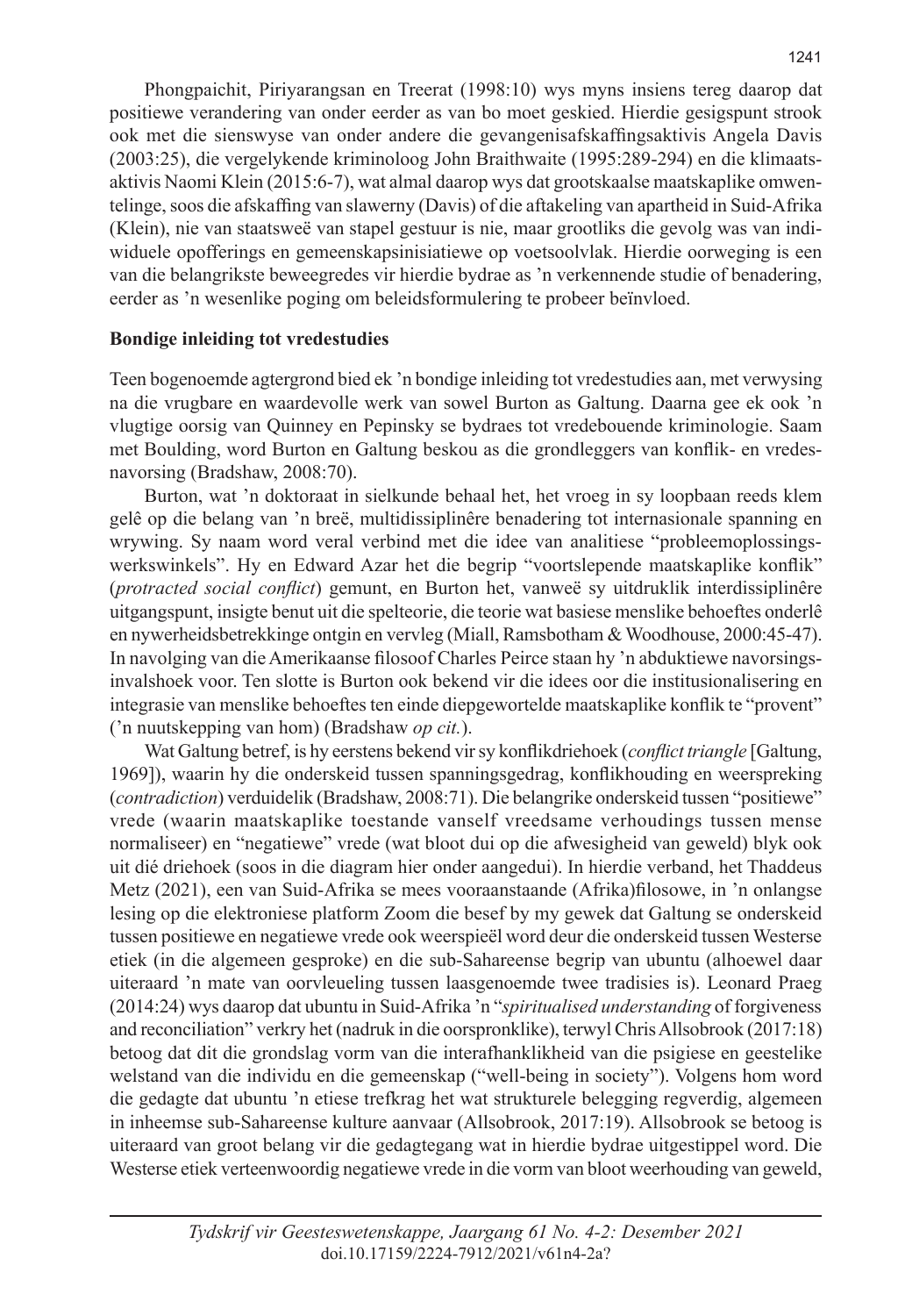

terwyl ubuntu positiewe vrede in die vorm van langdurige vreedsaamheid en gemeenskapsonderbou verteenwoordig.

Ten slotte lê Galtung klem op die verskil tussen ooglopende geweld, strukturele geweld en kulturele geweld. Waar strukturele geweld in openbare organisasies soos die gevangeniswese of die regstelsel opgesluit is, is kulturele geweld op 'n horisontale vlak in 'n gegewe kultuur ingebou (waarvan geslagsgeweld teen vroue 'n goeie voorbeeld is) (Miall, Ramsbotham & Woodhouse, 2000:43-44).

Ek neem vervolgens Quinney en Pepinsky onder die loep.

Quinney en Pepinsky se bydrae tot vredebouende kriminologie moet teen die agtergrond van die ongemak oor "waarheid" en "sekerheid" in sowel die teologie as die kriminologie in die jare ná die Tweede Wêreldoorlog gesien word (Sarre, 2020:122). In die kriminologie het die publikasie van Taylor, Walton en Young se boek *The new criminology: For a social theory of deviance* (1973) in die vroeë sewentigerjare hoofstroomkriminologie in 'n krisis gedompel deur aan te toon dat misdaad nie 'n objektiewe verskynsel is nie, maar grootliks die gevolg van konflik in die gemeenskap wat aangeblaas word deur gevestigde belange in die politiek en dié in magsposisies. Hierdie boek het ook die beweging in kritiese kriminologie, wat vandag in die VSA, Australië en die Verenigde Koninkryk baie invloedryk is, begin. Net soos teoloë vandag in intergodsdienstige gespreksvoering, ondersoek kriminoloë toenemend begrippe soos hoop, vrede, geluk en liefde (Braithwaite, 2002, 2004; Currie, 2013; Quinney, 1991, 1998a, 1998b, 2000; Pepinsky, 1991). Die idee dat vergifnis wonde heel, staan sentraal in hierdie beweging (Sarre *op cit*.). Die geestelike invalshoek by Quinney en Pepinsky is oog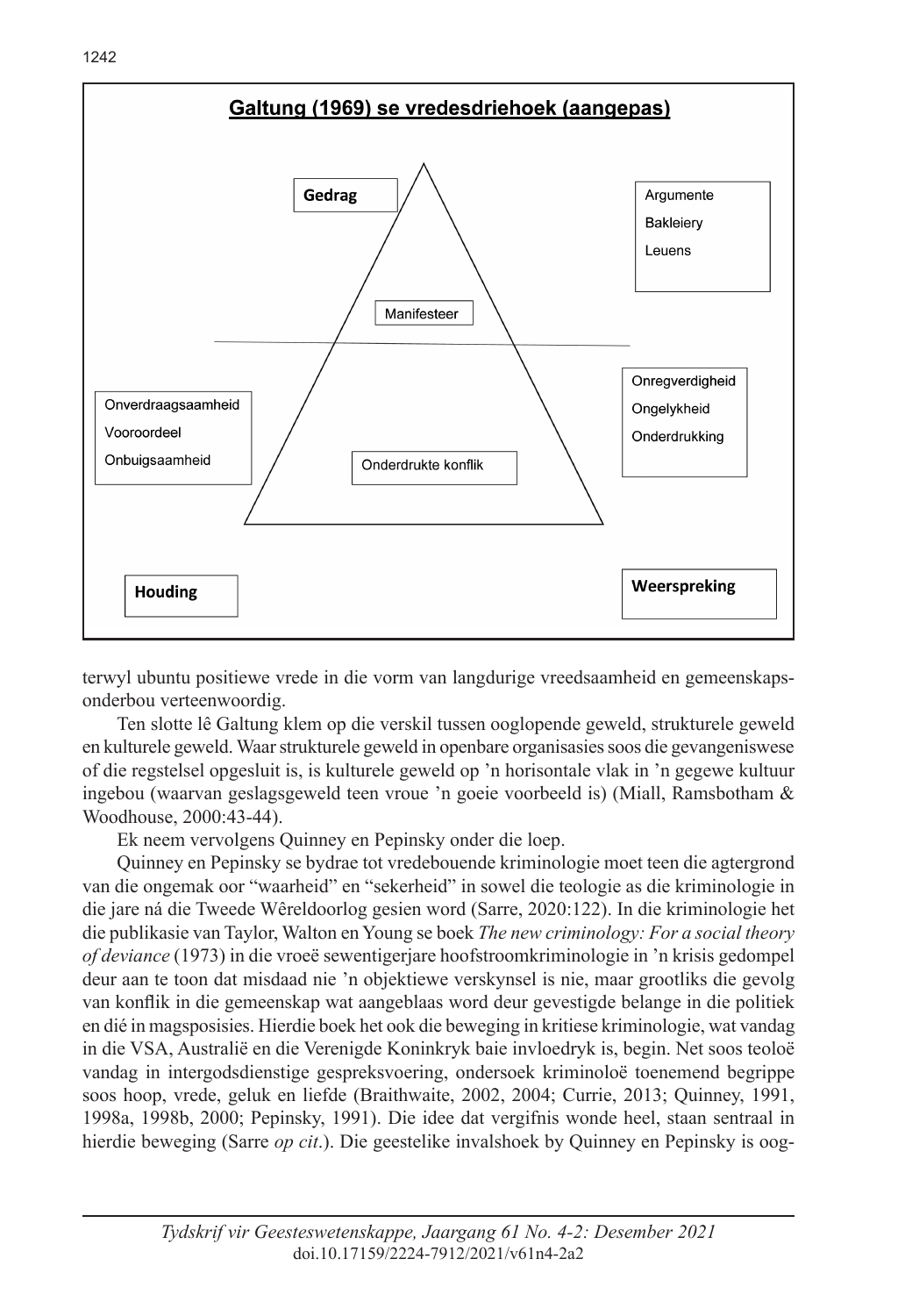lopend genoeg in vredebouende kriminologie. Volgens hierdie twee kundiges is misdaad die gevolg van onbillike en ongelyke maatskaplike en ekonomiese reëlings (*arrangements*) wat lei tot vermybare lyding en pyn. 'n Ander beskouing is egter moontlik, naamlik dat ons besef dat ons eie welstand intiem verband hou met die gemeenskaplike welstand en geluk van ander mense om ons (wat aanklank vind by die begrip van ubuntu, soos deur Praeg en Allsobrook uitgewys is). Dit is die wyse waarop ons onsself kan vind en vrede vir almal kan verseker (Tifft, 2002).

Teen hierdie agtergrond is dit belangrik om daarop te let dat vredebouende kriminologie (in die besonder die werk van Pepinsky en Quinney) as 'n vorm van kritiese kriminologie, sowel as konflikbemiddeling as vredebouende bemiddeling (spesifiek die werk van Burton [1997] en Galtung [1996]), die uitbouing en vooropstelling van vrede as 'n kernwaardebegrip stel. Ek oorweeg vervolgens die moontlike vervlegting van kritiese kriminologie met konflikbemiddeling.

# **Vervlegting van kritiese kriminologie met konflikbemiddeling**

Wat die wisselwerking tussen kritiese kriminologie en hoofstroomkriminologie betref – in Suid-Afrika word laasgenoemde grotendeels of amper uitsluitlik beoefen (Lötter, 2020c:107) – is Eugen McLaughlin se uitspraak noemenswaardig. Hy betoog naamlik dat "the blindspot of conventional criminology retains its steadfast refusal to research victimization by the powerful, not least because the state does not recognize nor fund such research" (McLaughlin, 2010:167).

In hierdie opsig is dit insiggewend dat daar heelwat epistemologiese, paradigmatiese, metodologiese en benaderingsoorvleuelings is tussen enersyds vredebouende kriminologie en andersyds konflikbemiddeling of -transformasie as metodes gerig op vredebouende tussentrede. Ek noem hier onder vyf terreine van oorvleueling om dié stelling te illustreer.

- Beide dissiplines staan vrede deur vreedsame tussentrede of bemiddeling voor (Galtung, 1996; Quinney, 1991) eerder as geweld in reaksie op geweld.
- Beide is sterk gekant teen 'n positivistiese wetenskapsbenadering. Quinney (1991:7) doen byvoorbeeld selfs 'n geestelike dimensie in 'n nuwe paradigmatiese benadering tot misdaadbekamping en -voorkoming aan die hand, terwyl Galtung (1996:12) aanvoer dat die klem op objektiwiteit by veral die natuurwetenskappe geen sinvolle bydrae tot vredestudies kan maak nie, aangesien die voorwaarde vir intersubjektiewe gespreksvoering uitdruklike aannames of veronderstellings is. Habermas, bepaald die sentrale figuur in die tweede geslag in die kritieseteorie-beweging in die tradisie van die Frankfurtse Skool (Lötter, 2019:500-501), doen byvoorbeeld aan die hand dat die kriterium vir waarheid ooreenstemming of konsensus is (Habermas, 1993:120; Zurn, 2010:223), indien ons van die standpunt uitgaan dat ooreenstemming tussen alle mense in beginsel wel moontlik is. Galtung is dit dus eens met die siening dat elke navorser openhartig oor haar of sy politieke posisionering behoort te wees.
- Beide gebruik Boeddhistiese terminologie in 'n poging om teenstrydige begrippe te oorbrug ten einde dooiepunte produktief op te los. In poststrukturalistiese Europese filosofie (Derrida, Lacan) is die oplossing van hierdie knooppunt egter die "beide/en" eerder as die "of/of"- probleembenadering (Olivier, 2015:349-350).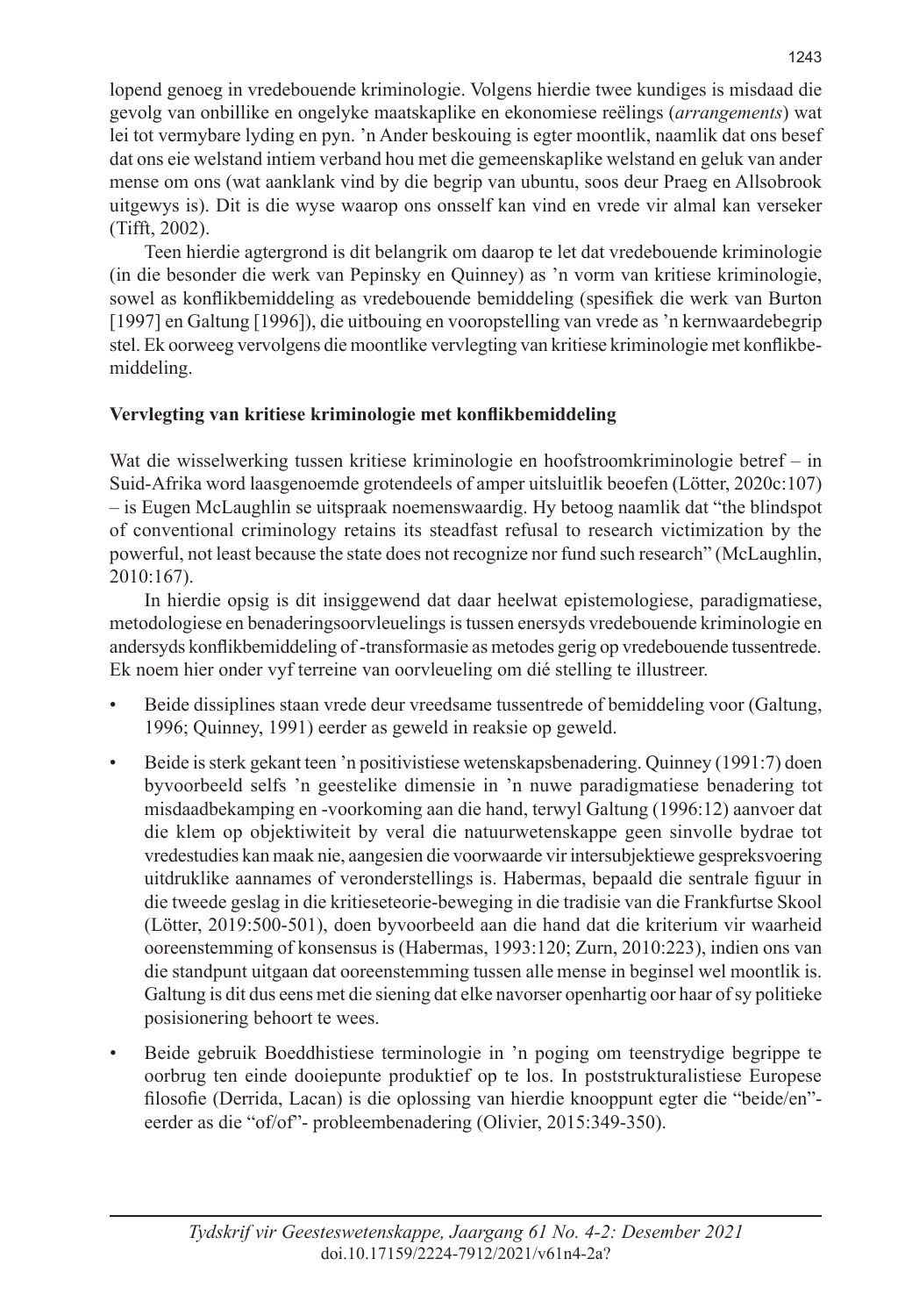• Beide dissiplines benadruk positiewe vrede eerder as slegs die afwesigheid van geweld in die vorm van misdaad of ander vorme van direkte geweld. Terwyl Burton (2001) die interessante nuutskepping "provention" (wat 'n verwysing na diepgaande positiewe vrede is) skep, redeneer Galtung (1996:5) dat die strukturele geweld wat in openbare inrigtings opgesluit is, soos volg getransformeer kan word:

 The argument made here is not to abolish the military but to give it new tasks. That institution has had very bad habits in the past, such as attacking other countries and nations, and other classes, usually at the behest of the ruling elites, killing and devastating through external and internal wars. But there have also been virtues: good organization, courage, willingness to sacrifice. The bad habits have to go; not necessarily the military, and certainly not the virtues.

Soos Galtung oor die weermag, bepleit ek ook nie die ontbinding van die gevangenisdiens op sigself nie, maar eerder die herbesieling of herbestemming (*repurposing*) van hierdie instelling. Sowel Joseph Stiglitz (2019:231-236) as Jürgen Habermas (1979:121-122) dink in dié rigting oor die belang van positiewe waardestelsels (te wete waarheid, regverdigheid en samehorigheid) by openbare instellings, hoewel in ander kontekste. Laasgenoemde (soos aangehaal in McCarthy [1978:265-266]) praat van "structural possibilities that are not yet institutionalized (and will perhaps never find an institutional embodiment)." Aangesien my belangstelling veral lê by geweld wat (tans) deur die gevangenisdiens toegepas word, is my vraag hoe mens aan die hand van Galtung se beskouings die gevangenisdiens in Suid-Afrika kan herdefinieer ten einde daadwerklike transformasie en positiewe vrede te bewerkstellig. Ek wil graag vasstel hoe die gevangeniswese gebruik kan word om vrede deur vreedsame metodes te bereik.

• Albei vakgebiede staan openbare instellings voor wat sterk positiewe waardes het, soos vrede en medelye (Burton, 1997; Quinney, 1991:12).

Benewens hierdie ooreenkomste tussen die vakgebiede beskou albei die voldoening aan basiese menslike behoeftes as 'n deurslaggewende faktor in die uitskakeling of vermyding van voortslepende of diepgewortelde maatskaplike konflik (Burton, 1997; Galtung, 1996; Quinney, 1991:11-12). Voorts word konfliktransformasie gesien as 'n belangrike faktor waardeur langdurige en volhoubare vrede in gemeenskappe bewerkstellig kan word, sowel as 'n paradigmatiese begrip wat konflikbemiddeling onderlê. Hierdie beskouing berus op die mediese benadering van D-P-T: diagnose, prognose en terapeutiese tussentrede of bemiddeling (Galtung, 1996:24-27). Hierdie bespreking lei uiteraard tot 'n oorweging van wat my hipotese as uitgangspunt sou wees.

My hipotese is dat die bekamping van strukturele geweld (toegepas deur openbare instellings waarvan geweld 'n inherente deel van hul onderbou uitmaak [Galtung en Burton]) sowel as direkte geweld (soos misdaad) sterk bevorder sal word deur die kombinering van vredebouende kriminologie en konflikbemiddeling. Insiggewend in hierdie verband is die onderskeie omskrywings van *vredebewaring* (*peacekeeping*), *vredemaking* (*peacemaking*) en *vrede-afdwinging* (*peace enforcement*) soos uiteengesit deur Boutros Boutros-Ghali, voormalige sekretaris-generaal van die VN (1992–1996), in sy belangrike verslag *An agenda for peace* (1992). By hierdie drie waardevolle begrippe in vredestudies, soos deur Boutros-Ghali uitgewys is, moet 'n vierde gevoeg word, naamlik *vredebouing*, want dit verteenwoordig die kern van 'n gesonde grondslag vir pogings tot vredemaking.

Ek het in die besonder die gevangeniswese in Suid-Afrika in gedagte en ek oorweeg vervolgens die voorgestelde omvorming van die gevangeniswese hier ter plaatse.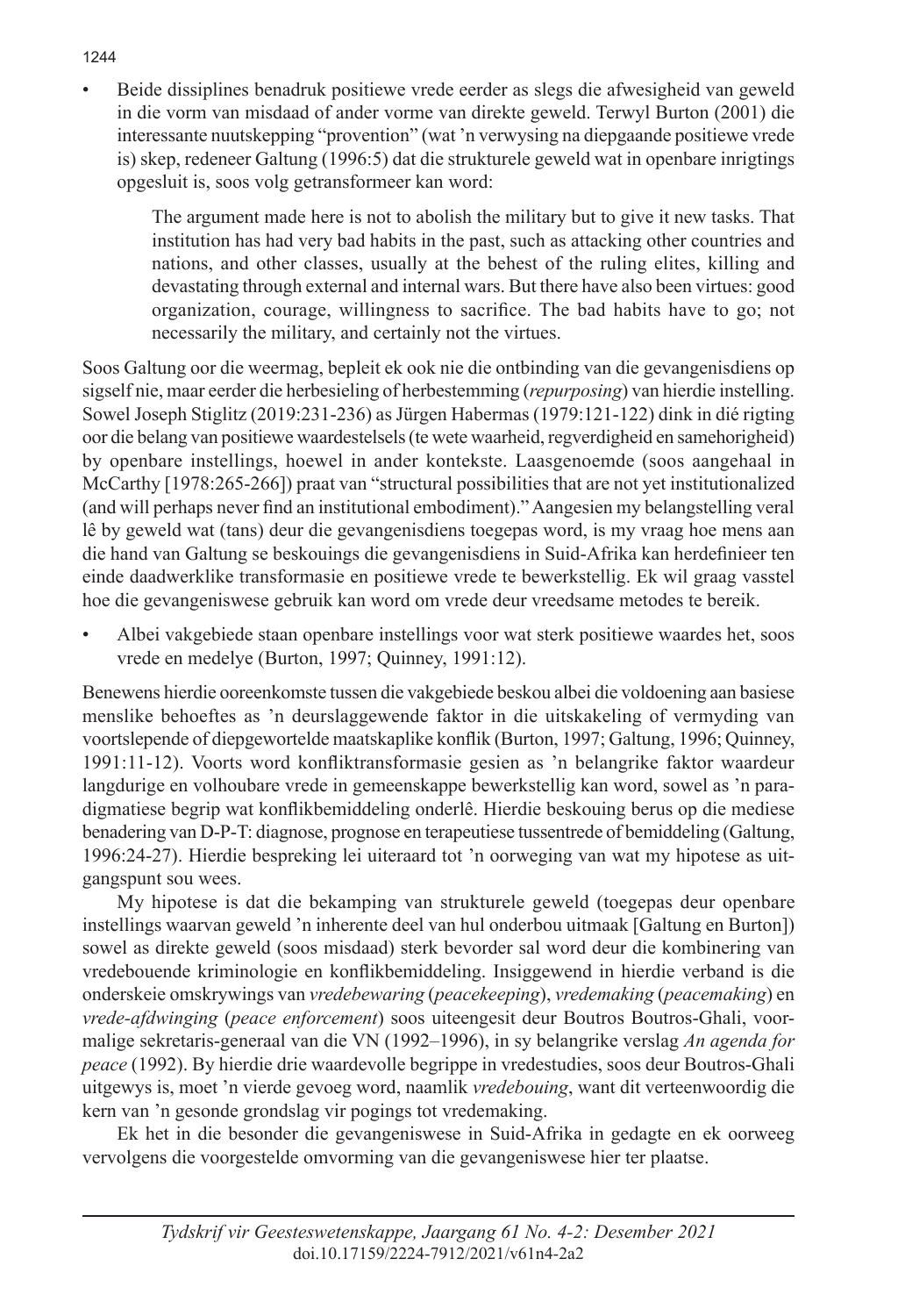#### **Die voorgestelde omvorming van die gevangeniswese**

As 'n neokoloniale oorblyfsel, is die gevangenis nie net onvanpas in Suid-Afrika ná die afskaffing van apartheid nie, maar het dit homself ook bewys as ondoeltreffend en selfs kriminogenies (Braithwaite 1989a:41 & 100; 1995:280-281; Harris 2010:113; Marqua-Harries, Stewart & Padayachee 2019:35). Mary Bosworth (2010:169) het dit ontstellend verwoord: "While prisons have always been used to control the poor and the disorderly, the extent to which incarceration in the 1990s became divorced from any of its historical justifications for justice, crime reduction, or rehabilitation is remarkable." Inderdaad. Hierby kan die oortuigende argument van Venessa Padayachee en NICRO (2018:21-24 & 26-27) gevoeg word dat baie oortreders (veral jeugoortreders) ontspoor het weens blootstelling aan trauma soos geweld en verwaarlosing en dat bestraffende staatsoptrede en blootstelling aan bendegeweld in ons gevangenisse die probleem bloot vererger en selfs dramaties aanblaas. Dit is dus noodsaaklik dat oortreders se ontwikkelingsvooruitsigte indringend onder die loep geneem word (Marqua-Harries, Stewart & Padayachee, 2019:34; Padayachee & NICRO, 2018:26, 28). Dit is die rede waarom hulle voorstel dat die huidige bestraffende gevangenisstelsel in Suid-Afrika deur 'n "trauma-informed and restorative justice-infused" strafregstelsel vervang word (Marqua-Harries, Stewart & Padayachee, 2019:35; Padayachee & NICRO, 2018:30-31, 34-35, 37 & 39).

Daar is reeds in vorige studies (Lötter, 2019; Padayachee & NICRO, 2018:33-34) aangevoer dat Suid-Afrika baat kan vind by internasionale inisiatiewe soos oop gevangenisse, gemeenskapsdiens as 'n veel beter alternatief vir gevangenisstraf (aansienlik laer heroortreding) en die afskaffing van gevangenisse.<sup>1</sup> Ander waardevolle idees het te doen met die veldtog om geringe misdrywe op Afrikabodem te dekriminaliseer (Edwards & African Policing Civilian Oversight Forum [APCOP] 2021; Gumboh, 2018) en die oorweging van alternatiewe gevangenismodelle (soos oop tronke en die kloostermodel). Die belangrike boustene van vertroue en verantwoordelikheid sluit goed aan by bogenoemde noodsaak om aan die basiese menslike behoeftes van vrygelate en dienende gevangenes te voldoen. Dit is myns insiens ook belangrik om daarop te wys dat in 'n relatief konserwatiewe land soos Suid-Afrika ná apartheid, die idee van die afskaffing van gevangenisse waarskynlik onvoorstelbaar is, gegewe die onaanvaarbaar hoë vlakke van misdaad waaraan Suid-Afrikaners tans blootgestel word.

Daarenteen behoort die idee van sogenaamde oop gevangenisse baie meer verteerbaar te wees en hou dit terselfdertyd die bykomende voordeel in dat dit as 'n halfweghuis – beide as 'n doelwit in eie reg en as 'n bousteen – na uiteindelike volwaardige afskaffing van gevangenisse in postkoloniale Suid-Afrika kan dien. Wat die dekriminalisering van geringe misdrywe in postkoloniale Afrika betref, betoog Louise Edwards en die African Policing Civilian Oversight Forum [APCOP] (2021) sowel as Edith Gumboh (2018) dat die kriminalisering van gedrag soos leeglêery of rondlopery en bedelary 'n koloniale oorblyfsel is wat nie in Afrika deug nie aangesien dit bloot gemik is daarop om armoede, haweloosheid en werkloosheid te bestraf. Mboti (2018) wys daarop dat die gebruik van die gevangenis in Afrika die voortsetting is van

<sup>1</sup> Die konsep van "oop gevangenisse" behels dat dit "as 'n broodnodige brug tussen tronk en hervestiging kan dien, [en reeds] in talle lande begin posvat [het]. In oop gevangenisse is daar nie veiligheidsomheinings nie en met minimale sekuriteit dra oortreders self hul eie kamersleutels... Die beginsel wat die idee van oop inrigtings, in teenstelling met geslote gevangenisse, voed, is dat die direkte vrylating van langtermyn-oortreders uit geslote gevangenisse gevaarlik en skadelik is. Die teendeel, deur oortreders met vertroue en verantwoordelikheid by hul eie hervorming en hervestiging te betrek, verteenwoordig belangrike boustene in hierdie hervormingspoging" (Lötter, 2019:502-503). Sien ook Padayachee & NICRO (2018:34).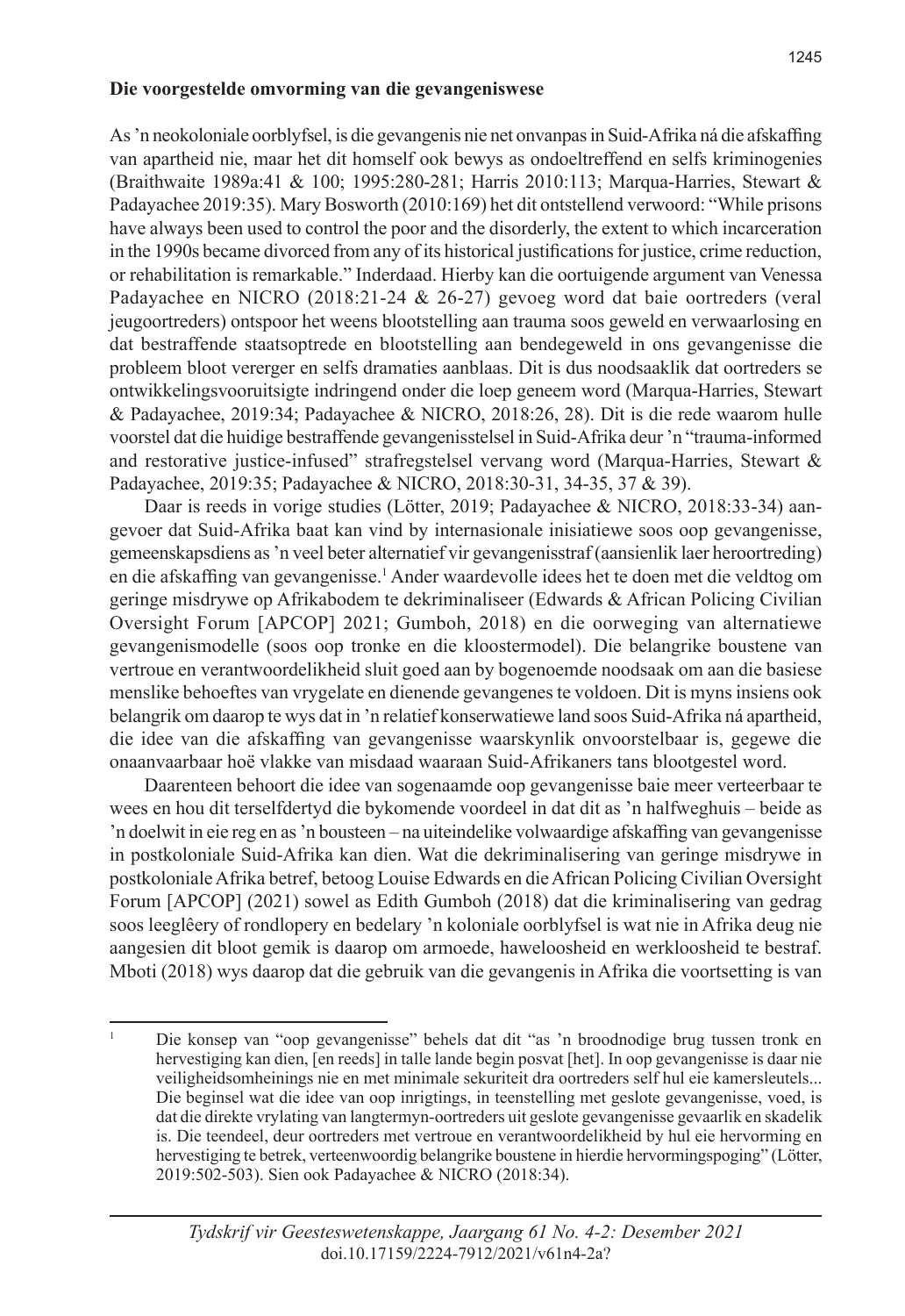koloniale apartheids- of rasseskeidingsdenke in die vorm van 'n "ons-en-hulle-bewussyn". Mboti se argument strook met Nagel (2008:71) se siening dat die gevangenis die teenoorgestelde van die inheemse gebruik van ubuntu (samehorigheid) is. Indien die staat moet straf, sal gemeenskapsdiens eerder as tronkstraf, soos Padayachee en NICRO (2018:33) ook aanvoer, in die Afrikakonteks byvoorbeeld 'n veel meer gepaste sanksie wees.

Die sogenaamde winsoogmerk by die strafregkompleks (waarby die gevangenisdiens ingeslote is) wat sedert die sewentigerjare tot massagevangesetting (*mass incarceration*) in die VSA gelei het en wat van daar wêreldwyd uitgekring het, het ook die misdaadprentjie in Suid-Afrika beïnvloed. Ek verwys onder meer na die Bosasa-skandaal soos deur Angelo Agrizzi voor die Zondo-kommissie van Ondersoek na Staatskaping blootgelê is (Agrizzi & Mitchell, 2020; Basson, 2019; Lötter, 2020b; Stayn & Vecchiatto, 2019). Geloofwaardige bewerings van grootskaalse korrupsie wat talle hoë staatsamptenare in die Departement van Korrektiewe Dienste en die Parlementêre Oorsigkomitee vir Korrektiewe Dienste (ook die voorsitter, Vincent Smith) geïmpliseer het, bewerings wat onafhanklik deur talle ander getuies bevestig en deur getuienis gestaaf is, het by die Kommissie se werksaamhede aan die lig gekom. Bosasa is egter bloot die oortjies van die seekoei. Die probleem van gevangenisse wat privaat bestuur word (Hopkins, 2020), soos Mangaung by Bloemfontein en Kutama Sinthumule in Limpopo, en die onkritiese invoer van Amerikaanse "super-max"-eenhede teen enorme koste, sonder enige wesenlike voordeel vir die belastingbetaler (Davis, 2003:100-103), dra net tot die probleem by.

Met betrekking tot die Weste (wat Suid-Afrika ook insluit) se "crime control complex" betoog Eugene McLaughlin (2010:165) dat "[t]hese particular commercial enterprises have a built[-]in 'growth dynamic' because they have a vested interest in seeing the problem of crime growing." Christie (2017:4) sluit hierby aan met sy siening dat die gevaar van die veldtog teen misdaad nie soseer "misdaad" op sigself is nie, maar 'n onderstroming is wat tot outoritêre optrede (*authoritarianism*) kan lei. Hierdie stand van sake is ook vererger deur die inwerkingtreding van die Strafregwysigingswet 105 van 1997 (Republiek van Suid-Afrika, 1997), waarby minimum gevangenistermyne vir bepaalde misdade voorgeskryf word terwyl die regsprekende beampte se (broodnodige) regterlike diskresie drasties ingekort word (Cameron, 2020). In die lig van die ANC-regering se rekord van korrupsie moet daar gevra word of sodanige wetgewing enigsins houdbaar is in die lig van die gevangeniswese se mislukte mandaat, naamlik om misdaad doeltreffend te bekamp, waarna ek hier bo verwys het. In die Suid-Afrikaanse konteks is daar oorvleueling tussen dié mislukte mandaat en winsbejag en kan laasgenoemde met betrekking tot die gevangeniswese soos volg omskryf word:

I argue that the stigmatisation of ex-offenders, directly, and the profit motive as it has come to be embedded in the PIC, indirectly, are important, though certainly not exclusive, drivers of South Africa's unsustainable rates of incarceration and recidivism. (Lötter, 2020c:109-113)

Winsbejag het inderdaad die probleem van die bestryding van misdaad in ons samelewing geweldig gekompliseer, indien nie gekompromitteer nie. Al hierdie voorafgaande opmerkings dui daarop dat die integriteit van Suid-Afrika se misdaadbekampingsveldtog bevraagteken word. Dit bring ons terug by die hipotese dat dringende omvorming van die gevangeniswese noodsaaklik is – 'n omvorming of transformasie wat positiewe vrede as misdaadbekampingstrategie ten doel het. Na aanleiding van bovermelde bespreking oor die voorgestelde omvorming van die gevangeniswese, bespreek ek vervolgens die breër gevangenistransformasiediskoers in Suid-Afrika.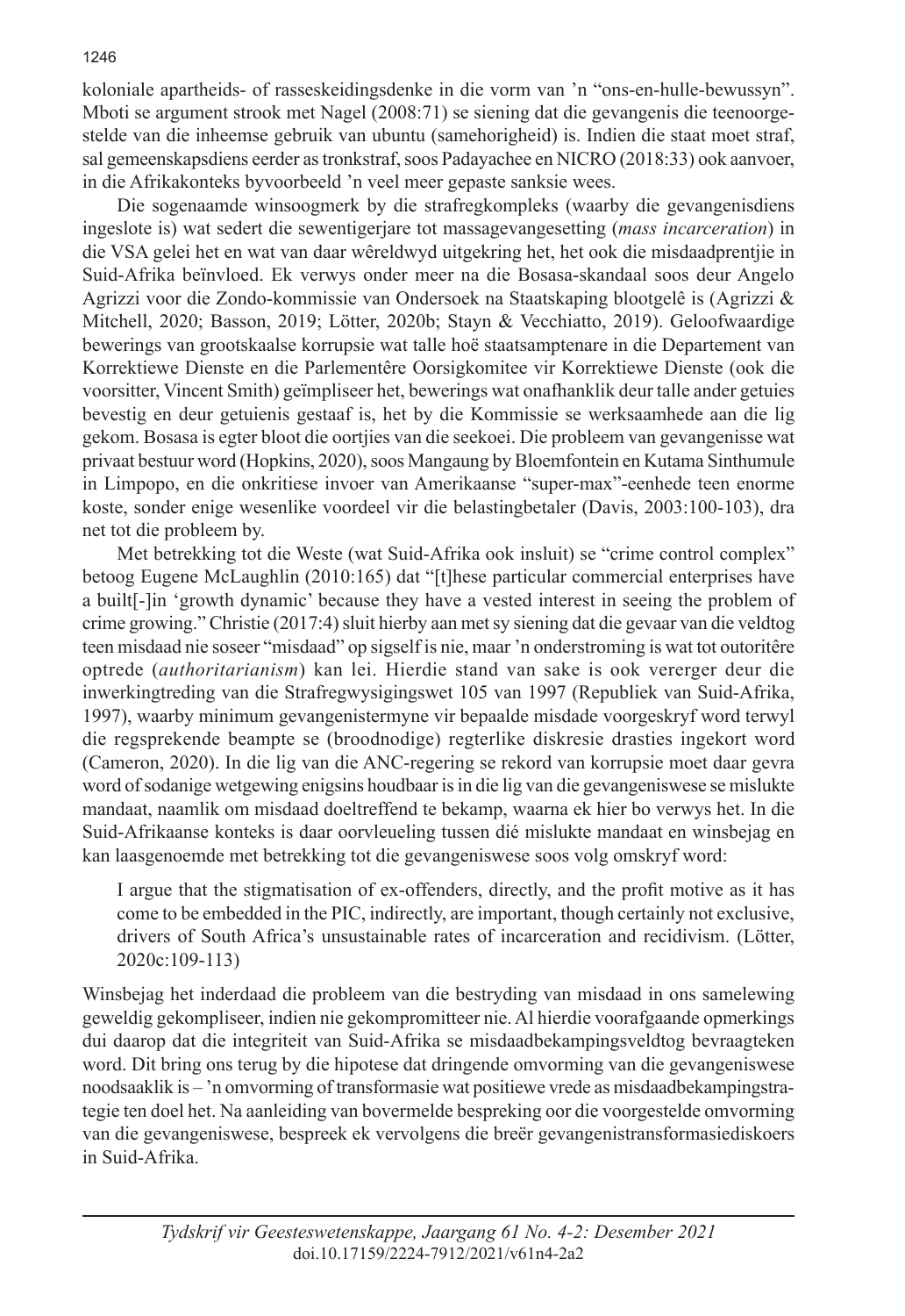# **Die breër gevangenistransformasiediskoers in Suid-Afrika**

Teen die agtergrond van internasionale tendense soos dit uitdrukking vind in oop gevangenisse (Finland, Mosambiek, die Seychelle en Zimbabwe) en selfs gevangenisafskaffing (Nederland, Japan en, in mindere mate, die VSA) betoog ek dat die voorgestelde omvorming van die gevangeniswese in Suid-Afrika beide aktueel en haalbaar is (Lötter, 2019:502-503; Marqua-Harries, Stewart & Padayachee, 2019; Padayachee & NICRO, 2018:33-34).

Terselfdertyd moet ek egter ook tot omsigtigheid maan, aangesien kenners soos Stanley Cohen (1985) en Brown en Hogg (1985:65), na aanleiding van Foucault (1991) se bekende idee van "carceral spread", daarop wys dat alternatiewe vir gevangenisstraf nie soseer die gevolg van 'n meer verligte beleid is nie, maar eerder om ander redes ondersoek word. Die oorkoepelende idee by alternatiewe vir gevangenisstraf is dus volgens hierdie beskouing 'n onderduimse poging om bloot gemeenskaplike dissiplinering diskreet uit te brei. Wat ook oorweeg kan word, is die idee van kleiner wysigings of oorwinnings eerder as oorlog op 'n wye front wat op niks sal uitloop nie (Brown, 2011:93-94). David Brown (2011:93) wys op die voorbeeld van Pat Carlen, wat uitgedaag is om een ding te noem wat sy met haar boek oor vrouegevangenisse bereik het en bloot geantwoord het dat dit die gebruik van kamerpotte of bedpanne beëindig het – 'n klein oorwinning in die groter opset, maar een wat tog van onskatbare waarde is vir mense wat aan sulke vernederende gebruike onderworpe was. So betoog Brown (*ibid*.) dat –

[a] feature of many of these delights or victories, however small scale, is that they were achieved not by that one brilliant book, article, exposé or speech, but by specific social movement campaigns within which some criminologists, academics and students worked, often for many years.

Terselfdertyd voer ek aan dat gemeenskapsdiens 'n veel aantrekliker opsie vir oortreders as gevangenisstraf is en is ek dit met die bekende Noorweegse kriminoloog Nils Christie (2017:54 & 71) eens dat aangesien die gevangenis vir die afsienbare toekoms 'n permanente deel van ons maatskaplike bestel sal uitmaak, minimale gebruik eerder as gevangenisafskaffing meer realisties is. Dit strook ook met Galtung se opmerking (hier bo) oor die wenslikheid van hervorming (van die weermag) eerder as die ontbinding daarvan. Maar dit is egter nie Christie se punt nie. Hy betoog dat die afskaffing van die gevangenis bloot sal lei tot ander selfs méér onderdrukkende maatreëls, soos die uitbreiding van psigiatriese hospitale om afwyking hok te slaan, soos wat die ervaring in die voormalige Sowjet-Unie was (Christie *op cit.*).

Om dus omvorming van die gevangenisstelsel te bewerkstellig, moet ondersoek ingestel word na die volgende vier vraagstukke:

- Hoe sien 'n vervlegting van die sentrale idees van vredebouende kriminologie (Pepinsky en Quinney) en konflikbemiddeling of -transformasie as vredebouend (Galtung en Burton) daar uit, met spesifieke klem op die moontlikheid van die transformasie van die gevangeniswese in Suid-Afrika van 'n openbare instelling wat strukturele geweld en negatiewe vrede verskans, na 'n instelling waarin positiewe vrede as 'n waardestelsel voorrang geniet?
- Hoe kan die grondliggende insig in konflikhantering (spesifiek in die werk van Burton en Galtung) dat die miskenning van basiese menslike behoeftes (Burton) in Suid-Afrika se fel stigmatiserende beskamingskultuur (wat onhoudbare heroortredingsyfers tot gevolg het) gebruik word om 'n paradigmaverskuiwing teweeg te bring na 'n integrerende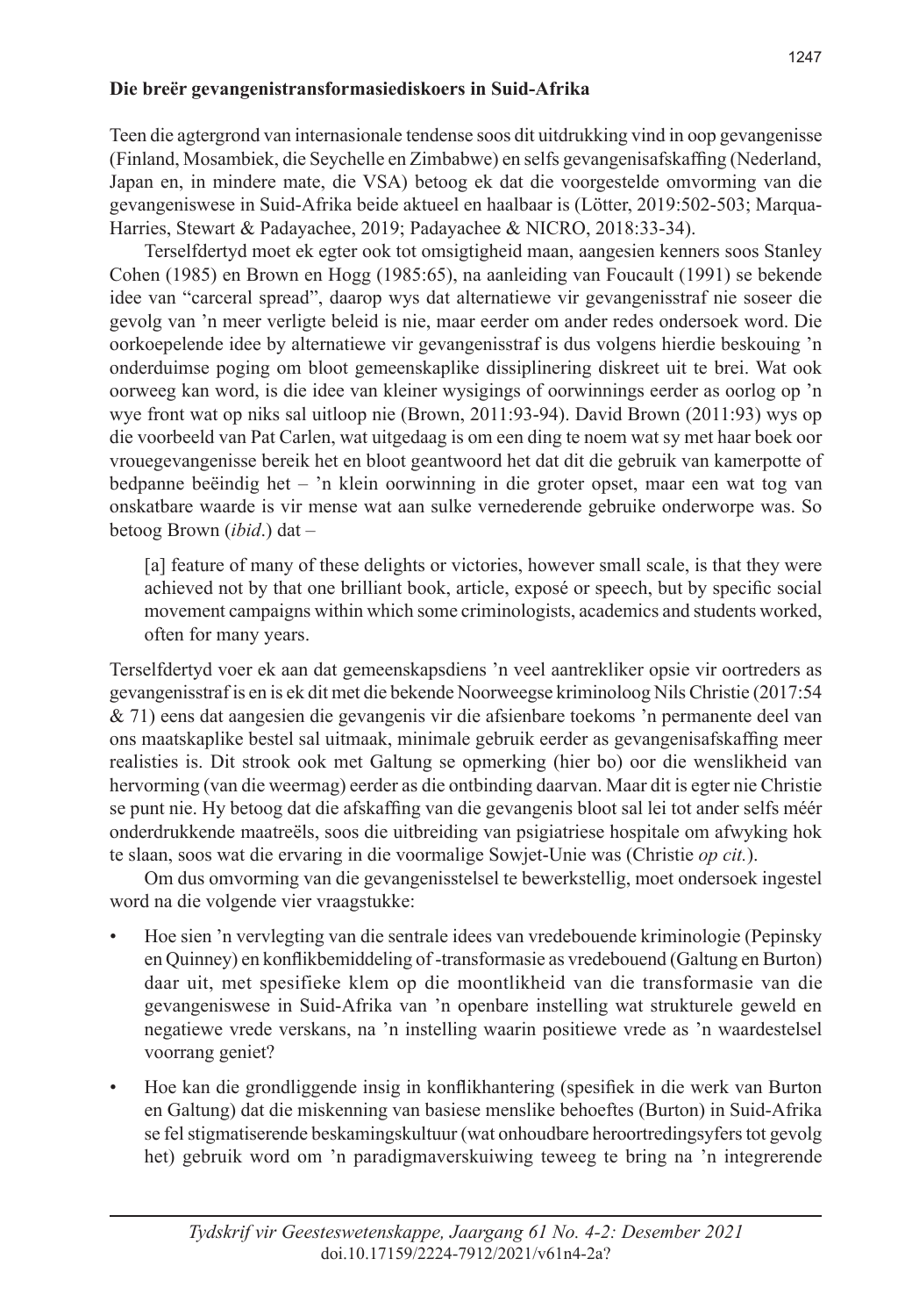beskamingskultuur wat toelaat dat vrygelate gevangenes in die samelewing haalbaar geherintegreer kan word?

- Hoe kan openbare instellings, soos die gevangenisdiens, omvorm word met die oog op die vestiging van 'n vredeskeppende of -bouende waardestelsel wat die nimmereindigende siklus van geweld kan verbreek?
- Wat kan uit internasionale tendense soos oop gevangenisse (as 'n belangrike stap in die rigting van gevangenisafskaffing in 'n postkoloniale konteks), gevangenisafskaffing (soos in Nederland en Japan) en die dekriminalisering van geringe misdrywe in Afrikalande geleer word om die Suid-Afrikaanse praktyk in hierdie verband te verryk en te versterk?

Bogenoemde gee logieserwys aanleiding tot die uitgangspunt van hierdie betoog: dat 'n strewe na vrede deur vreedsame pogings die huidige praktyk van 'n militaristiese bekamping van misdaad moet vervang.2

In die lig van die ooglopende politieke aard van beide konflikbemiddeling en kriminologiese navorsing is dit wenslik dat ontologiese en epistemologiese aannames uitdruklik beredeneer word. Kennis word beskou as pluralisties, met ander woorde verskeie teorieë kan op eklektiese wyse tegelykertyd benut word (Galtung, 1996:22). 'n Gepaste epistemologie vir vredesnavorsing of -studies regverdig dus 'n holistiese, allesinsluitende benadering tot teenstrydighede in die Daoïstiese kennistradisie ten einde 'n mate van "objektiwiteit" in 'n postpositivistiese en intersubjektiewe verstandhouding te ontwikkel.

Wat die niepositivistiese, postobjektiewe tendens in beide konflikbemiddeling (Galtung, 1996:12-13) en vredebouende kriminologie (Quinney, 1991) betref, is dit belangrik om daarop te wys dat die ontologiese begronding van bogenoemde kennisleer in 'n konstruktiewe werklikheidsverstaan verskans is (Galtung, 1996:22; Quinney, 2000:x–xi). Die rede hiervoor is dat albei hierdie vakdissiplines van die standpunt uitgaan dat die werklikheid nie gevestig en finaal gegiet is nie, maar verander kan en moet word (soos wat daar selfs in die post-Marxistiese tradisie daarop aangedring word). Die werklikheid word dus as 'n maatskaplike begronding eerder as 'n "objektiewe" gewaarwording gesien:

[T]he general rule is that the foreseen has to yield to the observed and the observed to the desirable; the former by adjusting the theory to empirical reality, the latter by adjusting empirical reality to the values. (Galtung, 1996:15)

In die lig van die epistemologiese en ontologiese oorwegings hier bo uiteengesit, is my teoretiese perspektief dat gevestigde belange die grootste struikelblok is in die poging om vrede as 'n positiewe waardeoordeel in ons samelewing te laat wortelskiet en groei. Indien die voordele van grootskaalse misdaadbekamping deur vreedsame metodes egter oortuigend aangedui word, soos ek kortliks in hierdie bydrae wil doen, is ek daarvan oortuig dat dit gaandeweg wel aanvaar

<sup>2</sup> Ten einde so 'n doelwit te beredeneer word in hierdie ondersoek daarna gestreef om aan die volgende beginsels van 'n navorsingsontwerp te voldoen: (i) die navorser behoort aannames en standpunte aan te dui wat 'n filosofiese en teoretiese perspektief sal onderlê as regverdiging vir die voorgestelde navorsingsbenadering; (ii) die teoretiese fokus van die voorgestelde ondersoek moet binne 'n realistiese raamwerk ten doel hê om die navorsingsvraag behoorlik te ontplooi; (iii) die praktiese riglyne vir die navorsingsprojek moet verkieslik deur 'n weldeurdagte ondersoekstrategie begrond wees; en (iv) die projek moet deur sosiopolitieke oorwegings begrens word ten einde maatskaplik geregverdig te wees (Onwuegbuzie & Tashakkori, 2015:122). Volgens Greene (2006:93) dui 'n ontwerp wat aan hierdie vier vereistes voldoen, op sigself 'n teoretiesgepaste metodologie aan..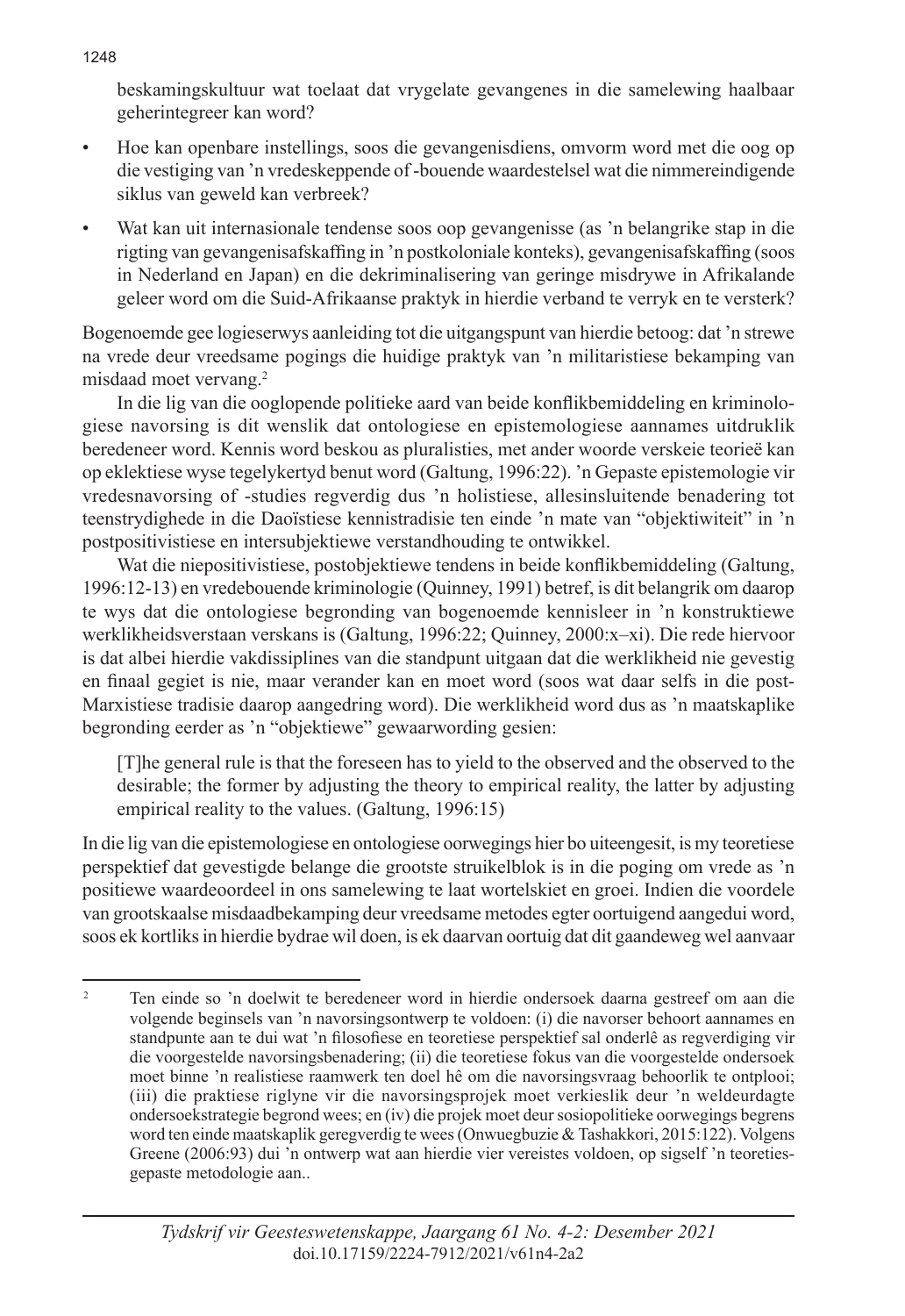sal word. In die besonder is ek van mening dat die indirekte strukturele geweld wat inherent aan die gevangeniswese is, met behulp van vergelykende data uit ander lande suksesvol bestry kan word, oftewel, in konflikhanteringstaal, getransformeer kan word. Finland, Nederland, die Seychelle, Japan en Noorweë is voorbeelde van 'n soortgelyke suksesvolle transformasie aldaar.3

Finland beliggaam op 'n baie mooi vindingryke manier die gedagtes ingebou in die konsepnetwerk van basiese menslike behoeftes, waarvan die miskenning noodwendig tot voortslepende maatskaplike konflik lei, aangesien gevangenes in hul oop gevangenisse sleutels vir hul eie kamers het en die geleentheid gebied word om bedags vir hulleself in die vrye gemeenskap buite die gevangenisperseel te werk. Tans is ten minste die helfte van Finland se strafinrigtings sogenaamde "oop" tronke. Die punt wat ek probeer stel, is dat die erkenning van gevangenes se menswaardigheid en selfverwesenliking, soos in die Finse gevangenisstelsel beliggaam, 'n bevestiging van die waarde en die potensiaal van hierdie leerstuk van die erkenning van die basiese menslike behoeftes is.

Daar is sinvolle voorstelle aan die hand gedoen wat voorsiening maak vir voldoening aan menslike behoeftes hier te lande en wat kleur, lig, lug en die smaakvolle inkleding van ruimte, positiewe sorgsame verhoudings tussen bewaarders en oortreders sowel as die tussentrede van entoesiastiese en goed opgeleide personeel behels (Padayachee & NICRO, 2018:29, 31 & 63). In die Suid-Afrikaanse konteks het gevangenisnavorsers soos Venessa Padayachee en NICRO (2018:33) gewys op die potensiaal van oop tronke na aanleiding van die sukses wat in Skandinawiese lande daarmee behaal is, maar hulle waarsku teen die onkritiese oorname van hierdie eerstewêreldse idee in Suid-Afrika. Ek is egter van mening dat hul huiwering ongegrond is, aangesien die idee al met vrug in ander Afrikalande (Mosambiek, Zimbabwe, die Seychelle [Lötter 2019:502-503]) toegepas is. Nogtans benadruk ek die besondere waarde wat hierdie benadering vir die verligting van voortslepende of diepgewortelde maatskaplike wrywing of spanning inhou.

Noorweë volg 'n ander strategie deur sommige van hul gevangenisse in woude op te rig, wat eko- of omgewingsterapie moontlik maak en terselfdertyd 'n baie oorspronklike benadering tot terapeutiese tussentrede verteenwoordig. In hierdie verband val Galtung (1996:22) se standpunt op: "[in] using fully the transnational nature of peace studies". In aansluiting hierby kan ook gelet word op 'n ontwikkelings- of transformerende (mediese) paradigma (Shannon-Baker, 2016:321), want die oogmerk is nie net om geweld te besweer nie, maar om diepgewortelde positiewe vrede te vestig (soos ek hier bo vermeld het). Wat die wisselwerking tussen data en teorie betref, het ek ten doel om 'n abduktiewe benadering (Timmermans & Tavory, 2012) te volg eerder as 'n induktiewe benadering (begronde teorie) of deduktiewe benadering (van teorie na data) tot die materiaal. Dit is belangrik om hier te noem dat Burton (1984) self 'n abduktiewe navorsingsbenadering in konflikoplossing of -bemiddeling gebruik het en dit in hierdie verband sterk aanbeveel (soos ek hier bo vermeld het). Ek bespreek vervolgens my metodologie en teoretiese raamwerk.

# **Metodologie en teoretiese raamwerk**

In die lig van die voorafgaande is dit duidelik dat die "vredesoekende strategie" sosiopolities geregverdig kan word in die lig van Suid-Afrika se onhoudbare en stygende misdaadsyfers

<sup>3</sup> 'n Aanvaarbare argument hiervoor is te vinde in Padayachee en NICRO (2018:33-34) en Lötter (2019:502-503).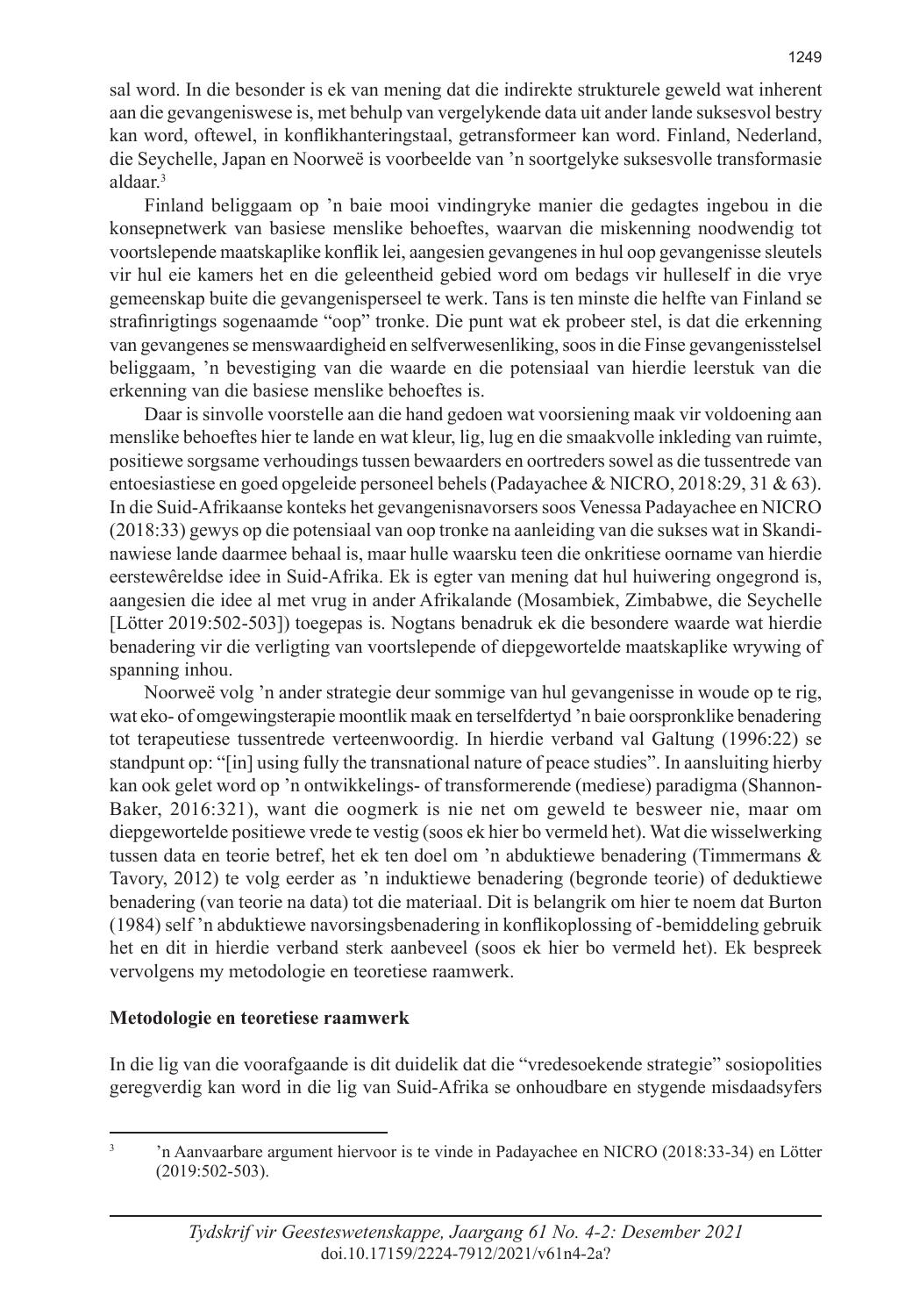en die geweld wat daarmee gepaardgaan (Cronje, 2017:23; Murhula & Singh, 2019; Pierce & Kiewit, 2020). McLaughlin (2010:169) doen byvoorbeeld aan die hand dat aangesien konflik maatskaplike wisselwerking dryf, "contemporary society mean[s] that the need for an agendasetting Critical Criminological perspective has never been greater." In aansluiting hierby kan ook gelet word op die benadering in kritiese teorie (Frankfurtse Skool), waarin 'n multi- of interdissiplinêre benadering tot maatskaplike probleme soos misdaadbekamping gevolg word. Dit is opvallend dat beide kritiese kriminologie en konflikhantering as vakdissiplines wat ingewikkelde maatskaplike probleme probeer uitpluis, ook 'n interdissiplinêre, of selfs transdissiplinêre (Galtung, 1996:22), benadering voorstaan. Vredebouende kriminologie as onderdeel van kritiese kriminologie se kritiese, Marxistiese invalshoek is grotendeels gunstig beïnvloed deur Foucault (1991:162-163) se tese rakende die paradigmaverskuiwing in straftoemeting in die middel van die 19de eeu van "absoluut monargistiese" tot "dissiplinêre" mag. Dit blyk uit die opvatting in kritiese kriminologie dat geen dissiplinêre grense in ag geneem moet word nie (Young, 2002:252). Wat kritiese teorie se welbekende multi- of interdissiplinêre aard betref, definieer David Rasmussen (1996:11) hierdie tradisie as 'n bepaalde intellektuele gerigtheid teenoor 'n kritiese beskouing van die gemeenskap gebaseer op teorie en praktyk soos geïnspireer deur die werk van Freud en Marx.

Toegepas op die Suid-Afrikaanse gevangeniswese impliseer hierdie multidissiplinêre aanpak 'n komplekse wisselwerking tussen beskouings oor enersyds die rol van gevestigde belange en andersyds die problematiese invloed wat Suid-Afrika se fel stigmatiserende beskamingskultuur uitoefen op die voortplanting of propagering van geweld in die vorm van heroortreding. Die problematiek by heroortreding word aangeblaas deur die euwel van gevestigde belange. Gevestigde belange vind neerslag in die sogenaamde "gevangenisindustriële kompleks", waarmee bedoel word dat gevestigde belange 'n finansiële oogmerk het met betrekking tot die herprodusering van misdaad (in die vorm van heroortreding), ten einde genoeg mense vir die gevangenis op te lewer sodat die sirkulasie van heroortreders nie sal tekortskiet nie. Angela Davis (2005:37-38) wys op hierdie tragiese stand van sake:

The link that is usually assumed in popular and scholarly discourse is that crime produces punishment. What I have tried to do – together with many other public intellectuals, activists, scholars – is to encourage people to think about the possibility that punishment may be the consequence of other forces and not the inevitable consequence of the commission of crime. Which is not to say that people in prisons have not committed what we call "crimes" – I am not making that argument at all.

Soos Angela Davis hier impliseer, kan vredemakende kriminologie, ondersteun deur die vrugbare werk en idees van navorsers in vredebouende konflikbemiddeling, 'n raamwerk skep vir die bekamping van misdaad deur vreedsame pogings (eerder as die geweld ingebou in die gevangenisstelsel as 'n openbare instelling). Dit is dan geen wonder nie dat De Haan (1991:208) oortuigend aanvoer dat "what we need is not a better theory of crime, but a more powerful critique of crime".

'n Mens moet ook rekening hou met 'n belangrike insig vanuit konflikhantering, naamlik dat die miskenning van die basiese menslike behoeftes van vrygelate gevangenes – deur hul werksgeleenthede en ander vorme van selfvervulling te ontsê – noodwendig tot voortslepende maatskaplike konflik (in die vorm van heroortreding) kan en moet lei. Dit is hierdie paradigmaskuif wat myns insiens die fokus moet wees van 'n interdissiplinêre benadering tot die ondersoek van misdaad in 'n multikulturele gemeenskap soos Suid-Afrika. Die grondliggende bydraes van teoretici soos Galtung, Burton en selfs Quinney het die wonderlike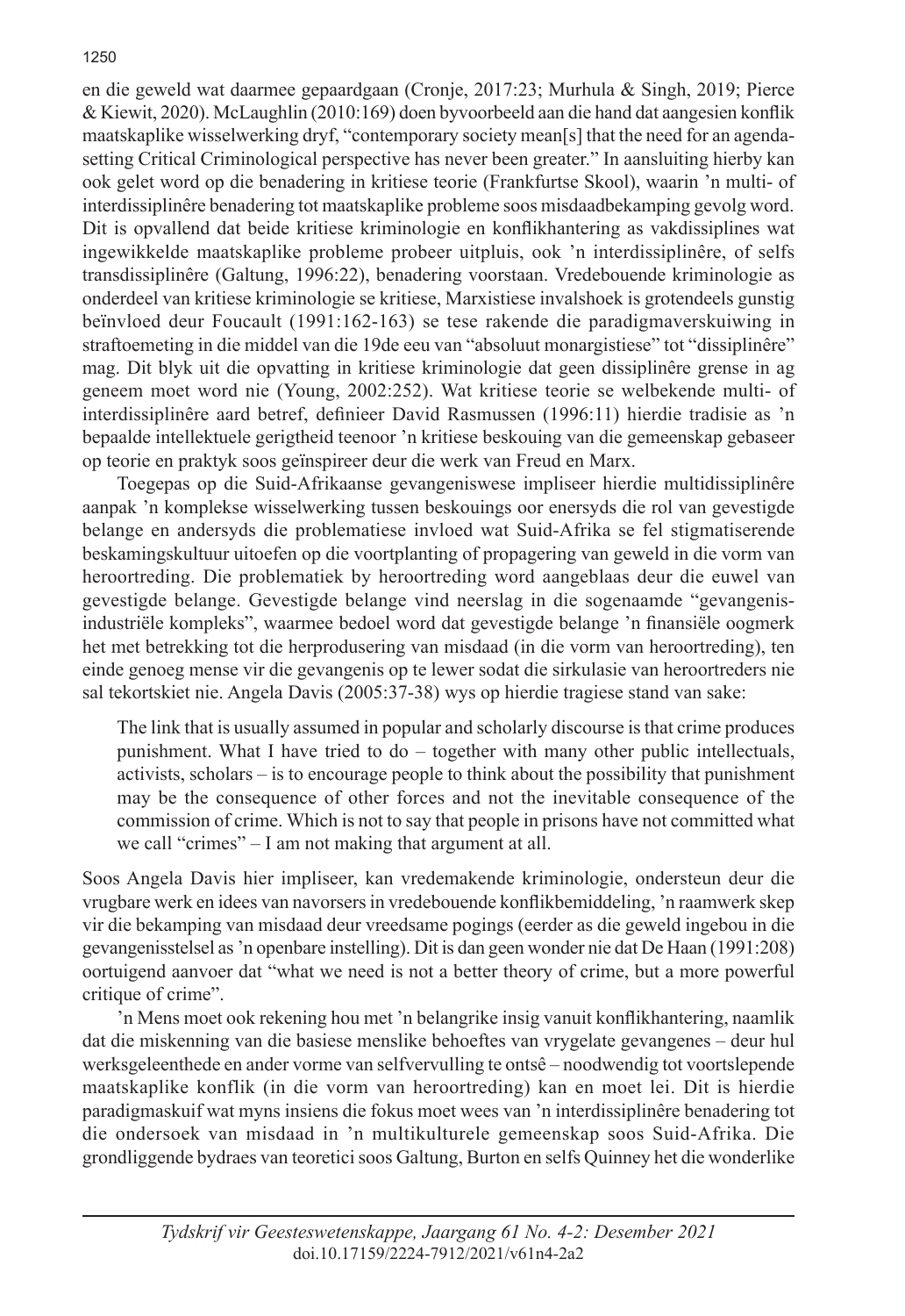potensiaal ontsluit om die gevangeniswese te transformeer van 'n openbare instelling wat indirekte of institusionele geweld en negatiewe vrede verskans, tot een wat positiewe vrede as 'n waardestelsel propageer. Die gevangeniswese is egter allermins sonder sy eie probleme.

Enkele probleme wat ons gevangenisdiens hier te lande ondervind, kan kortliks aangestip word. Alhoewel die destydse Minister van Korrektiewe Dienste, Michael Masutha, in sy 2016-begrotingsrede daarop gewys het dat die ouditeur-generaal voorbehoude het met betrekking tot die korrektheid van die Departement se statistieke, dit nietemin blyk dat oorbevolking, aansteeklike siektes (spesifiek tering en HIV/vigs – sowel as tans ook Covid-19-infeksies) en die skending van gevangenes se menseregte (veral ten opsigte van klagtes van aanranding en onwettige afsondering) groot uitdagings vir die Departement inhou (Departement van Korrektiewe Dienste, jaarverslag vir 2015/16, soos aangehaal in Makou, Skosana & Hopkins, 2017). LR Johnson (2015) dui byvoorbeeld met groot sorg aan dat bendebedrywighede (Perez, 2018), geweld en seksuele teistering (Mqehe, 2018; Ncube, 2018) asook oorbevolking (Nevin & Sonke Gender Justice, 2018) in Suid-Afrikaanse gevangenisse die bestaande reeds gebrekkige en onvoldoende rehabilitasie- en gemeenskapshervestigingsprogramme verder bemoeilik.

Uiteraard druip hierdie haglike toestande in Suid-Afrika se 236 gevangenisse (wat vanselfsprekend nie deurgaans ewe sleg of ewe goed is nie) die toets van voldoening aan basiese menslike behoeftes. Venessa Padayachee en NICRO (2018:17) betoog byvoorbeeld dat "[t]he dehumanizing and violent nature of prison means they are an ineffective mechanism for rehabilitation, healing and safety". Dit is sonder meer duidelik dat sodanige miskenning van basiese menseregte vrugbare teelaarde bied vir toekomstige voortgesette maatskaplike wrywing in die vorm van heroortreding. Oorsake van toekomstige konflik in Suid-Afrika is egter nie beperk tot toestande in die tronke nie, maar word vererger deur die fel stigmatiserende beskamingskultuur waarmee vrygelate gevangenes ná hul vrylating gekonfronteer word (Lötter, 2018). Die belangrike standpunt van Mia en Sibanda (2018) dat oortreders met portuurbegeleiding voorberei word vir hul vrylating, is hier van toepassing. Dit is veral insiggewend dat die skrywers daarop wys dat gebrek aan voorbereiding vir vrylating op parool 'n belangrike faktor by heroortreding (en veral die skending van paroolvoorwaardes) is. Ndlovu, Sibanda, Mia en Nevin (2018) het 'n nuttige brosjure gepubliseer waarin hul oortreders inlig oor die uitdagings van parool (2018:10-13) en veral die tameletjie van die stigma waarmee vrygelate oortreders gekonfronteer word (*ibid*.:17-19). Ten slotte verskaf die skrywers 'n uitgebreide lys organisasies waarby geparoleerdes kan gaan aanklop vir leiding en ander dienste (*ibid*.:26 ev). Myns insiens is hierdie soort ondersteuningsdienste (wat veral deur nieregeringsorganisasies soos NICRO, Zonk'izizwe Odds Development en Sonke Gender Justice aangebied word) van die uiterste belang om vrygelate oortreders te help om in 'n ongenaakbare, fel stigmatiserende beskamingskultuur te probeer aanpas en oorleef.

Dit is duidelik dat die situasie in Suid-Afrika berus op 'n komplekse wisselwerking tussen die rol van gevestigde belange (soos vervat in die begrip die gevangenisindustriële kompleks) en die problematiese invloed wat Suid-Afrika se fel stigmatiserende beskamingskultuur uitoefen op die voortplanting of propagering van geweld in die vorm van heroortreding. Daarby moet die rol van die gevangenis gevoeg word, wat as 'n openbare instelling indirekte geweld verskans en selfs voortplant, en wat beslis nie sy belofte om misdaad te bekamp, of uit te roei, gestand doen nie. In die lig van bogenoemde veldtog om geringe misdrywe of nietighede op Afrikabodem te dekriminaliseer, neem Mechthild Nagel (2008:71) se woorde teen die agtergrond van die werklikheid dat die konsep van die gevangenis vreemd aan die Afrikakonteks is, 'n amper geestelike betekenis aan, naamlik dat "[i]mprisonment then is the antithesis of ubuntu,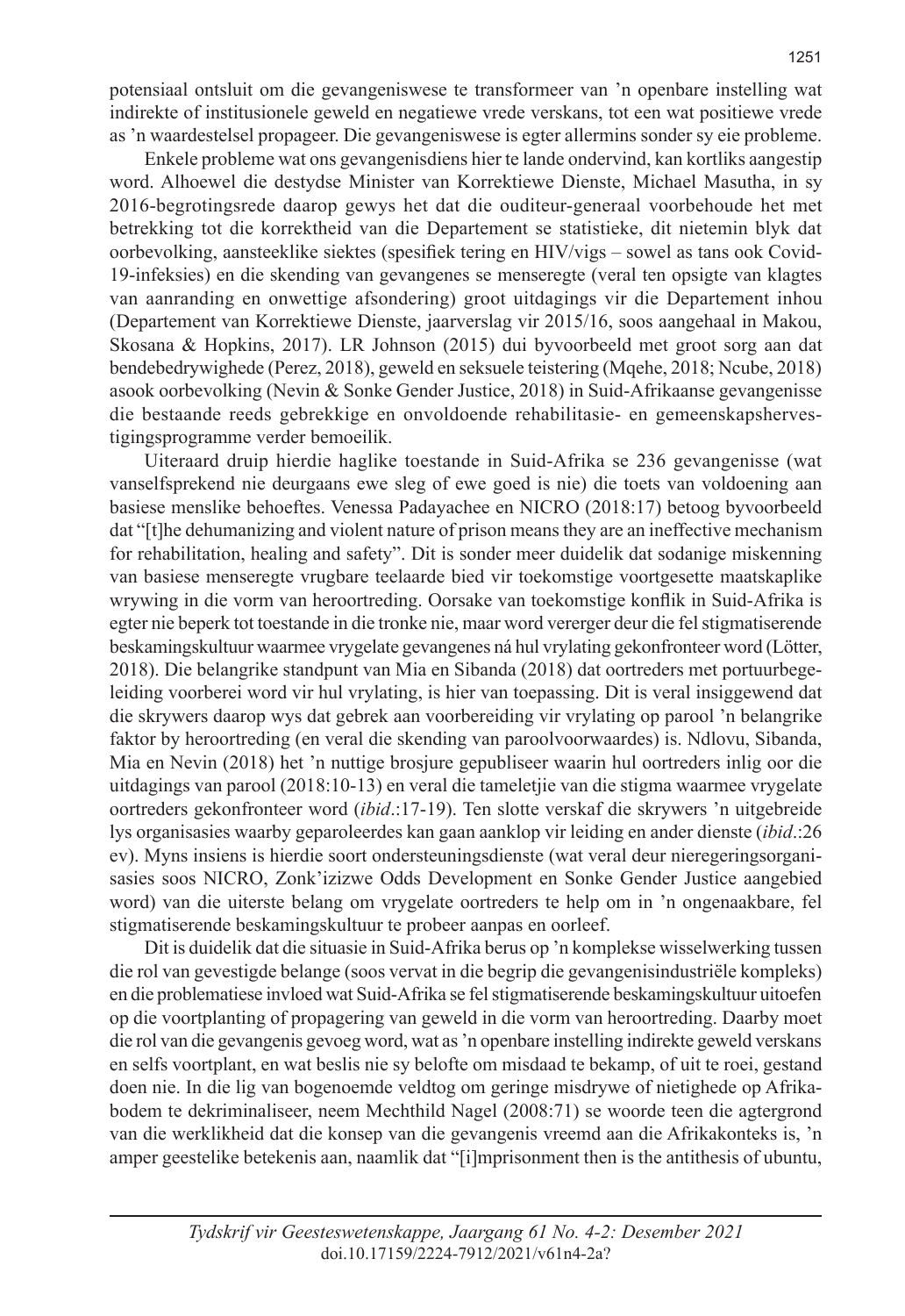a practice of separation of humanity". Nagel se insig word beaam deur Padayachee en NICRO (2018:33), wat aanvoer dat: "[i]f we cannot do away with prisons we can at least reduce the overcrowding and keep many young people out of the front door of the justice system." In teenstelling hiermee doen Padayachee eerder alternatiewe modelle aan die hand, soos dié gebaseer op die kloostermodel voorgestaan deur Garbarino in sy boek *Lost Boys*. Die model is gerig op meditasie en nabetragting. Myns insiens sal hierdie model, wat herinner aan die 19de-eeuse Kwaker-motivering vir gevangenisse in die VSA, beperkte toepassing in Suid-Afrika hê omdat die Departement van Korrektiewe Dienste reeds geruime tyd met die probleem van oorbevolking te kampe het.

Vanselfsprekend sal dit ook nodig wees om Suid-Afrika se fel stigmatiserende beskamingskultuur aan te pak, want hierdie maatskaplike euwel het ongetwyfeld geblyk kriminogenies te wees en 'n belangrike faktor in ons hoë heroortredingsyfers (Lötter, 2019). Die stigma waaraan vrygelate gevangenes onderwerp word (Lötter, 2018:18-21), is 'n vorm van "kulturele geweld" (Galtung, 1996:31), wat die diskriminasie teen en marginalisering (albei is vorme van strukturele geweld) van hierdie groep uitgewekenes legitimiseer (Galtung, 1990; Lötter, 2020a). So betoog Moyo en die Zonk'izizwe Odds Development (2018) dat dienende oortreders geken moet word in korrektiewe beleidsformulering, 'n idee wat eweneens strook met Liebling, Durie, Stiles en Tait (2005) se empiriese bevindinge dat oortreders se ervaring van regverdigheid 'n noodsaaklike komponent van die bestuur van korrektiewe dienste is. In die treffende woorde van Roy King (2005:131), "[i]t is a commonplace in the literature that prisoners have a profound sense of justice and fair play." Uggen, Manza en Behrens (2004:277) merk op dat respondente in hulle ondersoek 'n oorweldigende gegriefdheid (*resentment*) toon en verdoemende uitsprake maak oor hul onbillike behandeling ná vrylating, 'n sentiment wat volgens hierdie span navorsers die onbepaalbare verlies aan die potensiaal van rehabilitasie in 'n fel stigmatiserende beskamingskultuur onteenseglik aantoon.

The bitterness underlying these comments shows the flip side of the power of community reintegration: when stigma and rejection are the dominant experience, the potentially restorative benefits of civic participation are lost. (Uggen, Manza & Behrens, 2004:277)

Hierby kan ook Michelle Alexander (2012:95-96) se gevolgtrekkings oor die gevolge van 'n fel stigmatiserende beskamingskultuur gevoeg word:

The disturbing phenomenon of people cycling in and out of prison, trapped by their second-class status, has been described by Loic Wacquant as a 'closed circuit of perpetual marginality.' Hundreds of thousands of people are released from prison every year, only to find themselves locked out of the mainstream society and economy. Most ultimately return to prison, sometimes for the rest of their lives. Others are released again, only to find themselves in precisely the same circumstances they occupied before, unable to cope with the stigma of the prison label and their permanent pariah status.

Hoewel bogenoemde navorsers dit oor die fel stigmatiserende beskamingskultuur van die Verenigde State het, is hul skokkende bevindinge ook hier plaaslik van toepassing. Dat so 'n toedrag van sake tot diepgewortelde maatskaplike spanning of wrywing in die vorm van heroortreding sal lei, is 'n uitgemaakte saak. Vandaar dus my pleidooi in hierdie artikel dat die gevangeniswese getransformeer word tot 'n instelling wat positiewe vrede voorstaan; terselfdertyd is dit 'n poging om te voldoen aan (vrygelate) gevangenes se basiese menslike behoeftes.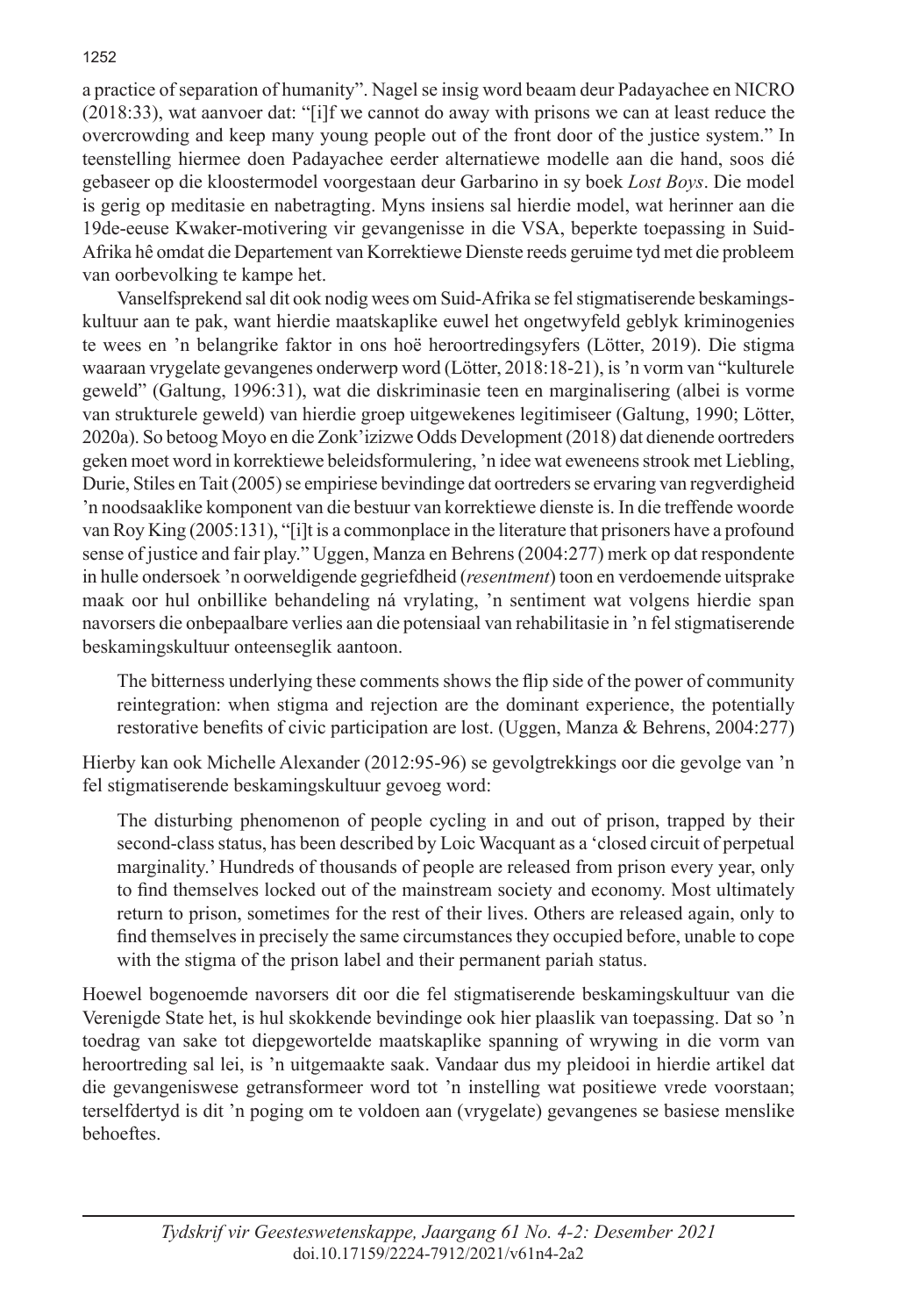Die relevansie van die argument in hierdie artikel vir en die moontlike bydrae daarvan tot bestaande kennis word vervolgens uitgelig.

## **Relevansie en bydrae tot bestaande vakkennis**

Myns insiens verteenwoordig die fokus op die transformasie van die gevangeniswese tot 'n vredepositiewe instelling (Burton se *provention*) 'n beduidende bydrae tot bestaande navorsing, aangesien daar tans geen sodanige inisiatiewe in Suid-Afrika bestaan nie (Bradshaw, 2020). Meer spesifiek is die langtermyndoelwit die moontlike transformasie van die gevangenis vanaf 'n voorspraakmaker vir negatiewe vrede tot 'n sterk bemagtiger van positiewe vrede.

Die *relevansie of noodsaak* van dergelike inisiatiewe blyk uit Suid-Afrika se hoë misdaaden onhoudbare heroortredingsyfers (soos hier bo uitgelig), wat tekenend is van die gegewe dat die gevangeniswese alhier klaaglik misluk in hul pogings om misdaad te bekamp. Voorts is dit algemeen bekend dat die alternatief van gemeenskapspolisiëring, wat in 1994 ingestel is, reeds in 1997 sy momentum verloor het. Teen 2000 was hierdie model reeds so te sê uitgefaseer. Die getuienis is oorweldigend dat openbare vertroue in die Suid-Afrikaanse Polisiediens (SAPD) baie laag is (Burger & Mbanyele, 2020; Edwards, 2020; Newham, 2018; Olutola & Bello, 2016) – dermate dat Gareth Newham (2018), 'n navorser verbonde aan die geloofwaardige Instituut vir Sekuriteitstudies, betoog dat die SAPD se grootste uitdaging en kwelpunt die herwinning van die publiek se vertroue is (in die veronderstelling dat dit nog moontlik is). Louise Edwards (2020) wys op haar beurt daarop dat die polisie sowel aktief as passief medepligtig is aan die geweldpleging teen en stroping van die eiendom van vreemdelingmigrante. Viewfinder en GroundUp (2021) voer ook aan dat die polisie 'n baie swak reputasie het weens die ondeursigtigheid van en gebrek aan optrede teen lede in die Diens wat hulle skuldig maak aan ernstige misdade soos moord en verkragting. Dit is dus algemeen bekend dat die Suid-Afrikaanse publiek vertroue in die polisie verloor het. Suid-Afrikaners het, om dit sagkens te stel, hul eienaarskap of belang in die bemiddelingsvaardigheid van enersyds die Suid-Afrikaanse Polisiediens, en andersyds die gevangenisdiens se rehabilitasiepogings verloor<sup>4</sup>

Gevolglik is die idee om vrede op vreedsame wyse hier plaaslik te bewerkstellig, gewis nie ontydig nie. Galtung (1996:viii) stel dit so: "Make the subconscious conscious and we may be liberated from much protracted structural and repetitive, direct violence." 'n Interessante perspektief, wat indirek ook die gemeenskap as sodanig betrek, word deur Johnson (2005) uitgelig. Volgens hom is 'n gewilde dryfveer vir die oortuiging om "hard time harder" te maak, die besef dat gevangenes onbewustelik 'n rol speel as die gemeenskap se "whipping boy" of swartskaap. "If we are unhappy, as a consequence of our choices," redeneer hy, "prisoners can be made unhappier still, to validate our choices" (Johnson, 2005:260, 273).

Dit is te hope dat die verkennende gedagtes in hierdie artikel sal lei tot verdere indringende diskoers oor die noodsaak van vredebouende kriminologie ('n stroming wat tereg krities teenoor hoofstroomkriminologie staan) en die breër vredebouende beweging in konflikbemiddeling.

<sup>4</sup> Sedert die skryf van hierdie artikel is hierdie punt op 'n uiters ontstellende wyse bevestig deur die polisie se onvermoë, onwilligheid of magteloosheid om op te tree teen die gewelddadige plundering, verwoesting en anargie wat in Julie 2021 losgebars het nadat die voormalige president, Jacob Zuma, hom aan die gevangenisowerheid oorhandig het nadat hy aan minagting van die hof skuldig bevind en tot 15 maande gevangenisstraf gevonnis is.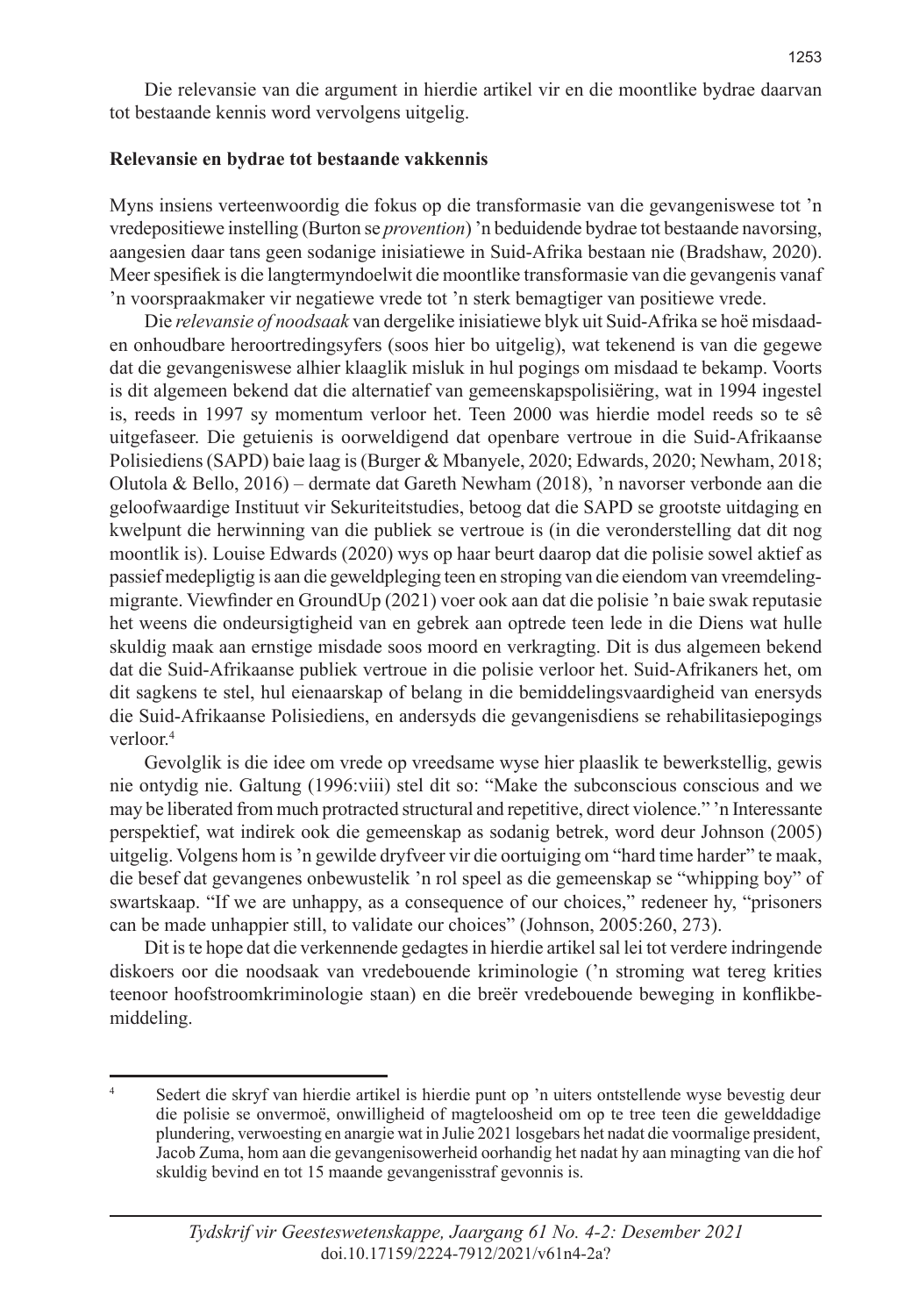# **Aanbevelings**

Ten einde die idee van positiewe vrede as 'n waardestelsel in die gevangeniswese in Suid-Afrika te vestig, word die volgende aanbevelings aan die hand gedoen:

- Die fel stigmatiserende beskamingskultuur in Suid-Afrika moet sover moontlik vervang word deur 'n integrerende beskamingskultuur, ten einde die eindelose hersirkulering van voormalige gevangenes te probeer verhoed.
- Die oortreder moet gehelp word om ná vrylating weer sinvol by die gemeenskap aan te sluit en bemoedig word in sy/haar pogings tot selfbemagtiging (Mia & Sibanda, 2018).
- Die stigmatisering van vrygelate gevangenes deur haatspraak verg sowel sivielregtelike as strafregtelike remedies (Lötter, 2020a).
- Die publiek behoort opgevoed te word oor die nadelige gevolge van 'n onkritiese stigmatisering van voormalige gevangenes en die voordele verbonde aan vergewensgesindheid teenoor vrygelate gevangenes moet benut word.
- Die Departement van Korrektiewe Dienste behoort oorweging te skenk aan die wenslikheid van oop gevangenisse as 'n halfweghuis in die moeilike en gekompliseerde soeke na die ideaal van gevangenisafskaffing – iets wat deur gevestigde belange (soos die gevangenisindustriële kompleks) bemoeilik word.
- Die gegewe dat dit baie makliker is om die gevangenisdiens as 'n openbare instelling te herstruktureer deur positiewe waardes na te jaag as om dit uit te faseer, moet voorrang geniet.
- Die dekriminalisering van nietighede op Afrikabodem ten einde druk op ruimte in ons gevangenisse te verlig, maar nie daartoe beperk word nie, moet dringend aandag geniet (Edwards & African Policing Civilian Oversight Forum [APCOP] 2021; Gumboh, 2018).
- In die mate dat dit moontlik is om beleidsoorwegings in Suid-Afrika te beïnvloed en in die lig van die voortgesette behoud van die gevangenis in postkoloniale Afrika, moet die waardevolle alternatiewe modelle vir gevangesetting deur Venessa Padayachee en NICRO (2018) sowel as Marqua-Harries, Stewart en Padayachee (2019) voorgestel, beslis in ag geneem word.
- Verdere navorsing is nodig oor die moontlike kombinering van inheemse waardes soos ubuntu, die waardes wat 'n integrerende beskamingskultuur onderlê en die waardes waarop die vestiging van langdurige positiewe vrede berus (Allsobrook, 2017:18-19; Lötter, 2021:500).
- Die gegewe dat geweld verdere geweld eksponensieel aanblaas, regverdig verdere oorweging en navorsing in die konteks van Suid-Afrikaanse omstandighede.
- Platforms soos die Departement van Korrektiewe Dienste asook drukgroepe soos die Suid-Afrikaanse Vereniging van Kritiese Teorie (wat in Desember 2017 in Bloemfontein op die moederkampus van die Universiteit van die Vrystaat gestig is) en departemente kriminologie en konflikbemiddeling moet deurlopend voortgesette diskoers oor vreedsame konflikbemiddeling en misdaadbekamping aanmoedig.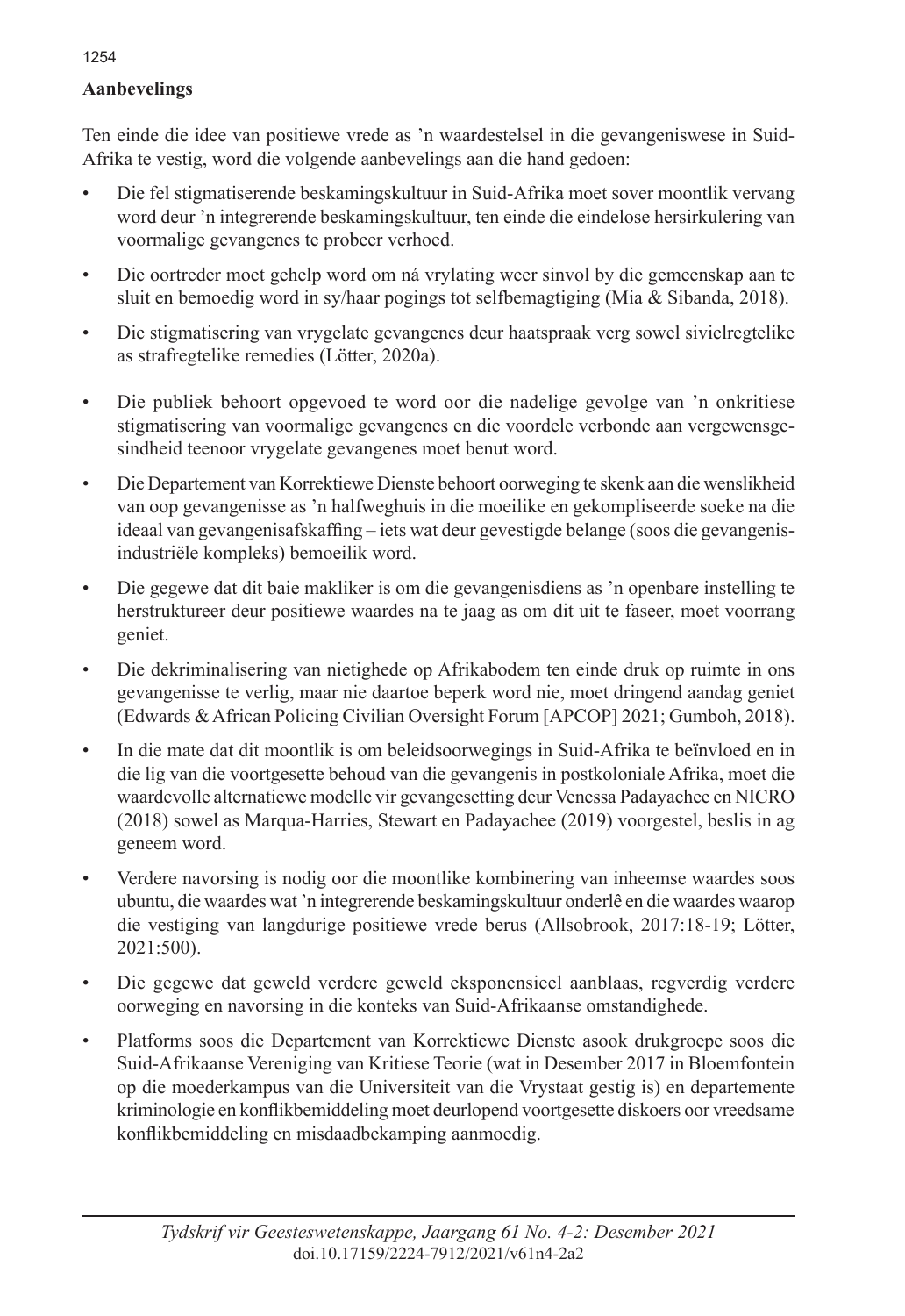• 'n Belangrike slotopmerking is dié van Pat Carlen (2013) se betoog dat die rehabilitasieparadigma op die randjie van die 21ste eeu 'n stille dood gesterf het aangesien daar nie 'n politieke wil is om aandag aan daadwerklike, grondliggende maatskaplike en ekonomiese verandering – veral wat eiendoms- en inkomsteongelykheid in Suid-Afrika betref (Piketty, 2015) – te gee nie. Die gedagte aan haalbare hervestiging is sinneloos indien dit nie vervleg word met die betoog ten gunste van basiese menslike behoeftes nie.

# **Slotsom**

In hierdie bydrae oor die moontlike transformasie van die gevangeniswese in Suid-Afrika, wat as 'n mislukte openbare instelling bestempel word, betoog ek dat sodanige voorgestelde projek 'n noodsaaklike navorsingsprojek moet wees. Dit betree onbekende, braak terrein in die konteks van huidige toestande in Suid-Afrika en dit is juis nou die hoogste tyd dat so 'n en soortgelyke ondersoeke gedoen word. Die beweegrede vir hierdie verkennende ondersoek is immers dat Suid-Afrikaners oor alle ras- en taalgrense heen moedeloos en raadop is oor die wegholmisdaad- en -heroortredingstatistieke waarmee ons daagliks gekonfronteer word. Om vrede deur vreedsame pogings te bewerkstellig, is 'n belangrike en broodnodige projek wat nie net hoogs relevant is nie, maar ook sosiopolities geregverdig kan word. Hierdie artikel bevestig die waarde van 'n meersydige benadering (kritiese kriminologie, kritiese teorie en konfliktransformasie) om besonder moeilike en uitdagende maatskaplike probleme, soos misdaad in 'n postdemokrasie (Crouch), aan te pak. Ek het gepoog om my argument te rugsteun aan die hand van 'n bondige inleiding tot vredestudies (te wete die werk van Burton en Galtung) en aansluiting by die breër gevangenistransformasiediskoers in Suid-Afrika. Dit is te hope dat hierdie bydrae die gesprek oor en die belangstelling in hierdie belangrike onderwerp sal stimuleer.

# **BIBLIOGRAFIE**

- Agrizzi, A & Mitchell, P. 2020. *Inside the belly of the beast: The real Bosasa story.* Kindle Edition: Truth be Told Publishing.
- Alexander, M. 2012. *The new Jim Crow: Mass incarceration in the age of colourblindness.* Revised ed. New York: The New Press.
- Allsobrook, C. 2017. *Universal human rights from an African social contract perspectives in social contract theory.* Washington, DC: Council for Research in Values and Philosophy.
- Basson, A. 2019. *Blessed by Bosasa: Inside Gavin Watson's state capture cult*. Johannesburg: Jonathan Ball.
- Bosworth, M. 2010. *Explaining U.S. imprisonment*. London: Sage.
- Boutros-Ghali, B. 1992. *An agenda for peace.* New York: United Nations Press.
- Bradshaw, GJ. 2008. *Conflict management for South African students: Theory and application.* 2nd ed. Cape Town: New Voices Publishing.
- Bradshaw, GJ. 2020. Persoonlike mededeling. Gqeberha (Port Elizabeth), 30 Oktober.
- Braithwaite, J. 1989a. *Crime, shame and reintegration.* Cambridge: Cambridge University Press.
- Braithwaite, J. 1989b. The state of criminology: Theoretical decay or renaissance? *Australian and New Zealand Journal of Criminology*, no. 22:129-135.
- Braithwaite, J. 1995. Inequality and republican criminology. In Hagan & Peterson (eds). *Crime and inequality*. Stanford: Stanford University Press, pp. 277-305.
- Braithwaite, J. 2002. *Restorative justice and responsive regulation*. Oxford: Oxford University Press.
- Braithwaite, J. 2004. Emancipation and hope. *The Annals of the American Academy of Political and Social Science*, 59(2):79-99.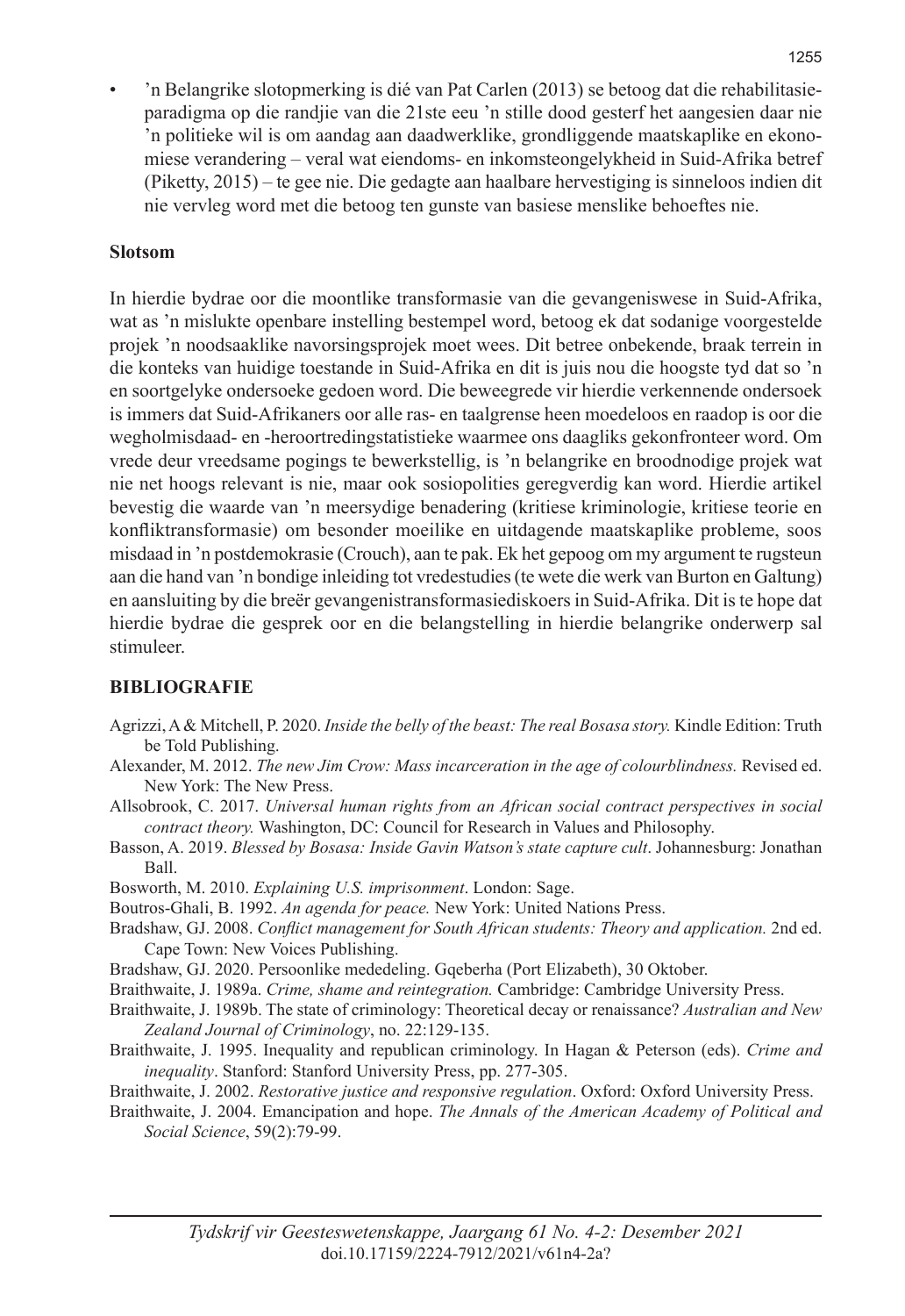Brown, D. 2011. 'Losing my religion': Reflections on critical criminology in Australia. In Carrington & Hogg (eds). *Critical criminology: Issues, debates, challenges*. 2nd ed. New York: Routledge, pp. 73-113.

Brown, D & Hogg, R. 1985. Abolition reconsidered. *Australian Journal of Law and Society*, 2(2): 56-75.

Burger, J & Mbanyele, S. 2020. Old solutions won't fix South Africa's deteriorating police service. *ISS Today*, February 25: https://issafrica.org/iss-today/old-solutions-wont-fix-south-africas-deterioratingpolice-service [August 23, 2021].

- Burton, JW. 1984. *Global conflict: The domestic sources of international crisis.* Brighton, Sussex: Wheatsheaf Books.
- Burton, JW. 1997. *Violence explained: The sources of conflict, violence and crime and their prevention.*  Manchester: Manchester University Press.
- Burton, JW. 2001. Conflict provention as a political system. *The International Journal of Peace Studies,* 6(1).

Cameron, E. 2020. The crisis of criminal justice in South Africa. *SA Crime Quarterly*, 69:4-1-15. http:// dx.doi.org/10.17159/2413-3108/2020/v0n68a9253. [September 12, 2021].

- Carlen, P. 2013. Against rehabilitation; for reparative justice. In Carrington, Ball, O'Brien, & Tauri (eds). *Crime, justice and social democracy: International perspectives* [*Critical Criminological Perspectives*]*.* London: Palgrave Macmillan, pp. 89-104.
- Cohen, S. 1985. *Visions of Social Control*. London: Polity Press.
- Cronje, M. 2017. A comparative analysis of recidivism with specific reference to crimino-victimogenic variables, offence analysis and programme participation. Unpublished PhD thesis, Durban: University of KwaZulu-Natal.
- Crouch, C. 2004. *Post-democracy*. Cambridge: Polity Press.
- Currie, E. 1999. Reflections on crime and criminology at the millennium. *Western Criminology Review,*  2(1)*.* http://www.westerncriminology.org/documents/WCR/v02n1/currie/currie.html [September 12, 2021].
- Currie, E. 2013. Consciousness, solidarity and hope as prevention and rehabilitation. *International Journal for Crime*, *Justice and Social Democracy*, 2(2):3-11.
- Davis, AY. 2003. *Are prisons obsolete?* New York: Seven Stories Press.
- Davis, AY. 2005. *Abolition democracy: Beyond empire, prisons, and torture.* New York: Seven Stories Press.
- De Haan, W. 1991. Abolitionism and crime control: A contradiction in terms. In Stenson & Cowell (eds). *The politics of crime control*. London: Sage.
- Edwards, L. & African Policing Civilian Oversight Forum (APCOP). 2021. Africa: A regional campaign to decriminalise petty offences. *World Prison Brief*, June 15: https://pettyoffences.org/world-prisonbrief-article/ [August 25, 2021].
- Edwards, L. 2020. The inaction (and complicity) of South African police fuels xenophobic violence. *Daily Maverick*, 24 September: https://www.dailymaverick.co.za/opinionista/2020-09-24-theinaction-and-complicity-of-south-african-police-fuels-xenophob [August, 25 2021].
- Foucault, M. 1991 [1975]. *Discipline and punish: The birth of the prison* (transl. A. Sheridan). London: Penguin.
- Galtung, J. 1969. Violence, peace, and peace research. *Journal of Peace Research*, 6(3):167-91. http:// www.jstor.org/stable/422690 [August 30, 2021].
- Galtung, J. 1990. Cultural Violence. *Journal of Peace Research*, 27 (3):291-305. doi:10.1177/0022343390027003005.S2CID 220989188.
- Galtung, J. 1996. *Peace by peaceful means: Peace and conflict, development and civilization.* London: Sage.
- Christie, N. 2017 [1993]. *Crime Control as Industry: Towards Gulags, Western-style.* 4th ed. London: Routledge Classics.
- Greene, JC. 2006. Toward a methodology of mixed methods in social inquiry. *Research in the Schools,* 13(1):93-98.
- Gumboh, E. 2018. Towards the decriminalization of petty offences in Africa: A Critical examination of *Gwanda v the State and Others* Constitutional case no. 5 of 2015. Paper delivered at the Global Prison Conference held at the Centre for Social Change, University of Johannesburg, 16-18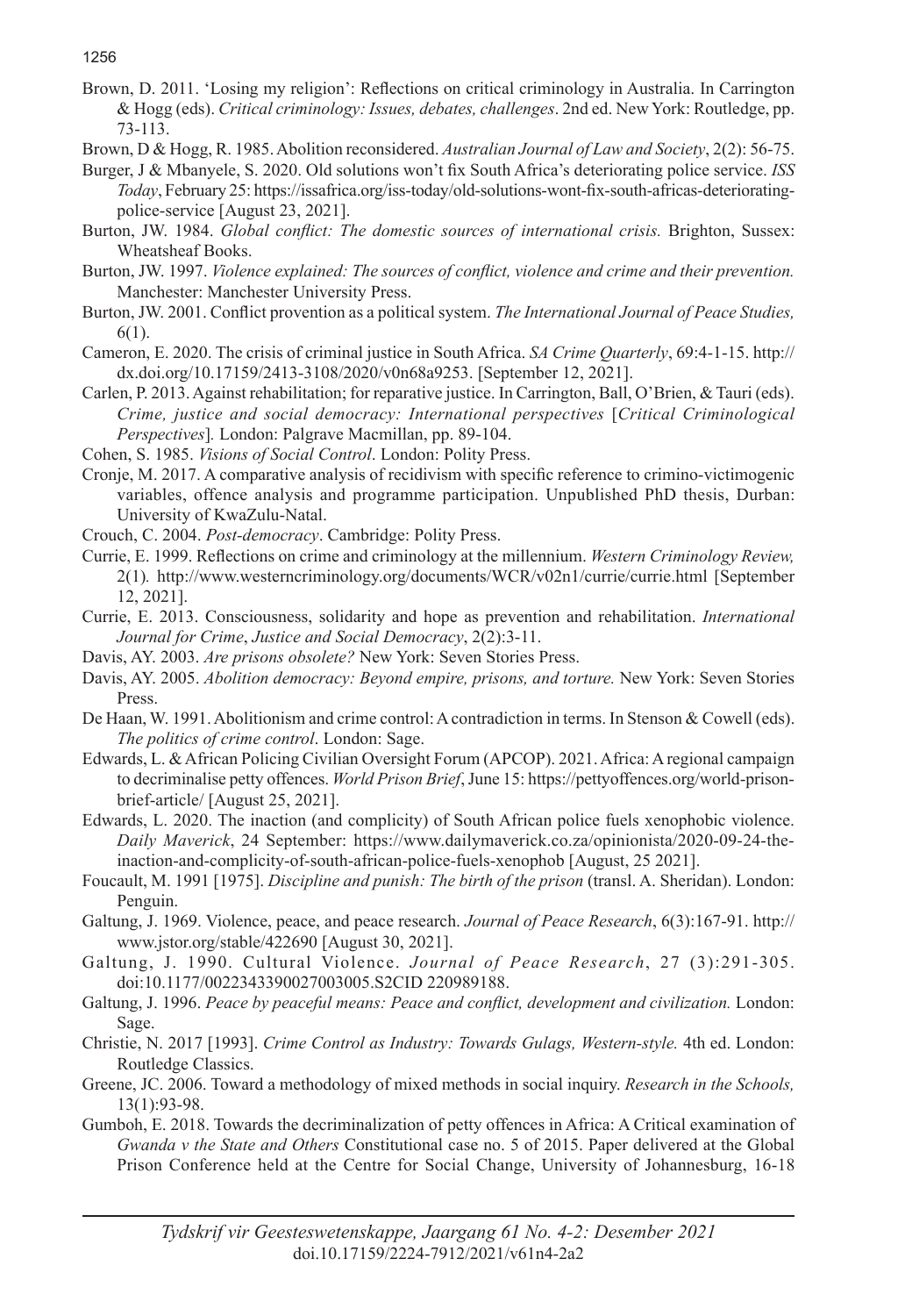November. [Paper dealt with the Malawian case of *Gwanda v S* (Constitutional Cause No. 5 of 2015) [2017] MWHC].

- Habermas, J. 1979. *Communication and the evolution of society* (transl. T. McCarthy). Boston: Beacon Press.
- Habermas, J. 1993 [1990]. *Justification and application: Remarks on discourse ethics* (transl. Ciaran P. Cronin). Cambridge, MA: MIT Press.
- Harris, N. 2010. Braithwaite, John: Reintegrative shaming theory. In Cullen & Wilcox (eds). *Encyclopedia of Criminological Theory*. Thousand Oaks, CA.: Sage, pp. 111-115.
- Hopkins, R. 2020. *The misery merchants: Life and death in a private South African prison.* Johannesburg: Jacana.
- Institute for Criminal Policy Research. 2019. *World prison brief data.* London: University of London. https://prisonstudies.org/world-prisonbrief-data [September 23, 2019].
- Johnson, LR. 2015. Offenders' perception of correctional education programs in the correctional facilities of Tshwane. Unpublished PhD dissertation, Pretoria: University of South Africa.
- Johnson, R. 2005. Brave new prisons: The growing social isolation of modern penal institutions. In Liebling & Maruna (eds). *The effects of imprisonment*. Portland: Willan, pp. 255-284.
- King, RD. 2005. The effects of supermax custody. In Liebling & Maruna (eds). *The effects of imprisonment*. Devon: Willan, pp. 118-145.
- Klein, N. 2015. *This changes everything: Capitalism vs. the climate*. London: Penguin.
- Leys, C. 2008. The cynical state. In Leys. *Total capitalism: Market politics, market state*. Monmouth: Merlin Press, pp. 111-144.
- Liebling, A, Durie, L, Stiles, A & Tait, S. 2005. Revisiting prison suicide: The role of fairness and distress. In Liebling & Maruna (eds). *The effects of imprisonment*. Portland: Willan, pp. 209-231.
- Lötter, C. 2018. The reintegration of ex-offenders in South Africa based on the contemporary Chinese model: An interdisciplinary study. Unpublished PhD thesis, Bloemfontein: University of the Free State.
- Lötter, C. 2019. Vrygelate gevangenes word as gevangenispersoneel aangestel: Kan Suid-Afrika leer by hierdie nuwe internasionale tendens? *Tydskrif vir Geesteswetenskappe,* 59(4):493-511. doi.10.17159/22247912/2019/v59n4a3.
- Lötter, C. 2020a. 'n Pleidooi vir die kriminalisering van stigma teen vrygelate gevangenes in Suid-Afrika. *KOERS Journal for Christian Scholarship,* 85(1):1-16. https:// doi.org/10.19108 85.1.2470.
- Lötter, C. 2020b. The tenuous link between crime and incarceration: Bosasa's public-private partnership. *Phronimon,* 21. doi: 10.25159/2413-3086/7000.
- Lötter, C. 2020c. Critical theory and praxis in postapartheid South Africa: The case for a critical criminology. *Acta Academica*, 52(2):106-130. doi: https://doi.org/10.18820/24150479/aa52i2/6.
- Lötter, C. 2021. 'n Chinese padkaart vir die hervestiging van vrygelate gevangenes: 'n Gevallestudie. *Tydskrif vir Geesteswetenskappe*, 61(2): 490-506. doi. 10.17159/2224-7912/2021/v61n2a6.
- Makou, G, Skosana I & Hopkins, R. 2017. Fact sheet: The state of South Africa's prisons. *Daily Maverick*, 18 July. https://www.dailymaverick.co.za/article/2017-07-18-fact-sheet-the-state-of-south-africasprisons/ [January 19, 2021].
- Marqua-Harries, L, Stewart, G & Padayachee, V. 2019. Towards transforming a system: Re-thinking incarceration for youth (and beyond). *SA Crime Quarterly,* no. 68:33-40. doi: https://doi. org/10.17159/2413-3108/2019/v0n68a5632.
- Mboti, N. 2018. Apartheid studies and spectral carcerality. Paper delivered at the Global Prison Conference held at the Centre for Social Change, University of Johannesburg, 16-18 November.
- McCarthy, T. 1978. *The Critical Theory of Jürgen Habermas.* London: Hutchinson.
- McLaughlin, E & Munchie, J. 2013. Introduction: Theorizing crime and criminal justice. In McLaughlin & Munchie (eds). *Criminological perspectives: Essential readings*. 3rd ed. London: Sage, pp. xixxxviii.
- McLaughlin, E & Newburn, T. 2010. Introduction. In McLaughlin & Newburn (eds). *The Sage handbook of criminological theory*. London: Sage, pp. 1-18.
- McLaughlin, E. 2010. Critical Criminology. In McLaughlin & Newburn (eds). *The Sage handbook of criminological theory*. London: Sage, pp. 153-174.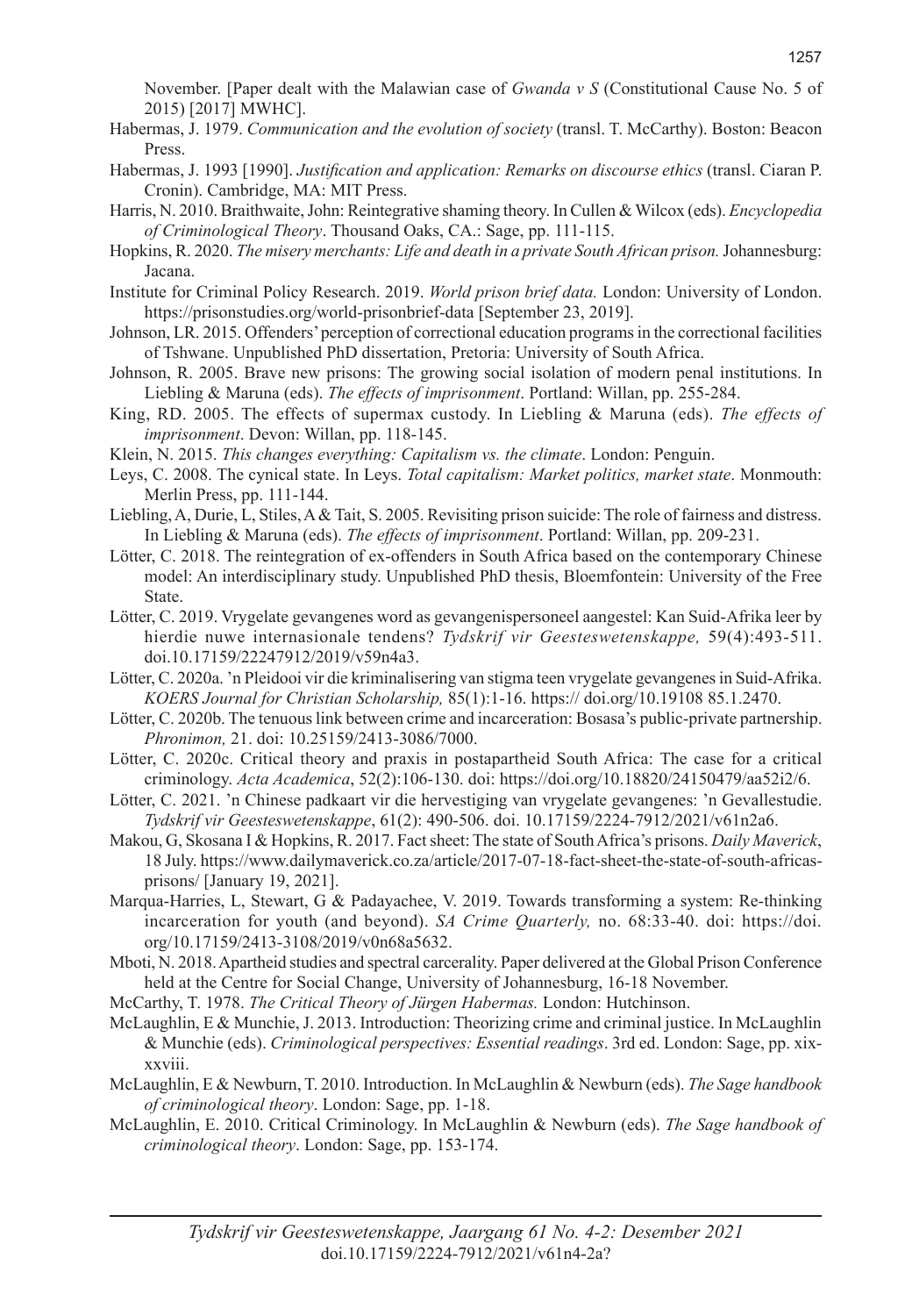Metz, T. 2021. Ubuntu's implications for philosophical ethics. 27th virtual lecture in the University of Pretoria Expert Lecture Series. 29 September: https://www.youtube.com/watch?v=t9lVivXlAQc [October 1, 2021].

- Mia, N & Sibanda, L. 2018. What I wish I knew before I was released: The need for improved peer-led preparation for parolees prior to their release from prisons in South Africa. Paper delivered at the Global Prison Conference held at the Centre for Social Change, University of Johannesburg, 16-18 November.
- Miall, H, Ramsbotham, O & Woodhouse, T. 2000. *Contemporary conflict resolution.* Cambridge: Polity Press.
- Moyo, DT & Zonk'izizwe Odds Development. 2018. 'Nothing about us without us': The need for inclusion of former inmates in prison-related policy-making. Paper delivered at the Global Prison Conference held at the Centre for Social Change, University of Johannesburg, 16-18 November.
- Mqehe, T. 2018. Cock fight: Sociological inquiry, men who have sex with other men in prison. Paper delivered at the Global Prison Conference held at the Centre for Social Change, University of Johannesburg, 16-18 November.
- Murhula, PBB & Singh, SB. 2019. A critical analysis on offenders' rehabilitation approach in South Africa: A review of the literature. *African Journal of Criminology and Justice Studies*, 12(1):21-43. ISSN 1554-3897.
- Nagel, M. 2008. "I write what I like": African prison intellectuals and the struggle for freedom. *The Journal of Pan-African Studies*, 2(3):68-80.
- Ncube, G. 2018. 'Papa wag vir jou' (Papa is waiting for you): Glamorised violent masculinities, prison rape and punishment in South Africa. Paper delivered at the Global Prison Conference held at the Centre for Social Change, University of Johannesburg, 16-18 November.
- Ndlovu, T, Sibanda, L, Mia, N & Nevin, A. 2018. *I wish I had known: A guide to parole.* Johannesburg: Zonk'izizwe Odds Development. https://genderjustice.org.za/publication/i-wish-i-had-known/ [August 28, 2021].
- Nevin, A & Sonke Gender Justice. 2018. The realisation of inmates' access to healthcare: A case study of extreme overcrowding in Pollsmoor. Paper delivered at the Global Prison Conference held at the Centre for Social Change, University of Johannesburg, 16-18 November.
- Newham, G. 2018. Public trust must be SA police's top priority. *ISS Today*, 9 May: https://issafrica.org/ iss-today/public-trust-must-be-sa-polices-top-priority [August 23, 2021].
- Ngabonziza, O & Singh, SB. 2012. Offender reintegration program and its role in reducing recidivism: Exploring perceptions of the effectiveness of tough enough program. *Acta Criminologica. CRIMSA 2011 Conference Special Edition*, no*.* 2:87-102.
- Olivier, B. 2015. The tacit influences on one's ways of teaching and doing research. *Alternation Special Edition*, no*.* 16:346-371.
- Olutola, AA & Bello, PO. 2016. An exploration of the factors associated with public trust in the South African Police Service. *International Journal of Economics and Finance Studies*, 8(2):219-236. ISSN: 1309-8055.
- Onwuegbuzie, A & Tashakkori, A. 2015. Utilizing mixed research and evaluation methodology in peace psychology and beyond. In Bretherton & Law (eds). *Methodologies in peace psychology: Peace research by peaceful means*. New York: Springer International Publishing, pp. 115-137.
- Padayachee, V & NICRO. 2018. Rethinking prisons and crime and punishment? Exploring innovative prison models. Paper delivered at the Global Prison Conference held at the Centre for Social Change, University of Johannesburg, 16-18 November.
- Pepinsky, HE. 1991. *The geometry of violence and democracy*. Bloomington: Indiana University Press.
- Perez, J. 2018. The modern Cape gangster. Paper delivered at the Global Prison Conference held at the Centre for Social Change, University of Johannesburg, 16-18 November.
- Phongpaichit, P, Piriyarangsan, S & Treerat, N. 1998. *Guns, girls, gambling, ganja: Thailand's illegal economy and public policy.* Chiang Mai, Thailand: Silkworm Books.
- Pierce, B & Kiewit, L. 2020. NICRO: The high rate of offender recidivism. *702 Podcasts*, 13 January: http://www.702.co.za/podcasts/269/tonight-with-lester-kiewit/279121/nicro-the-high-rateofoffender-recidivism [April 7, 2021].